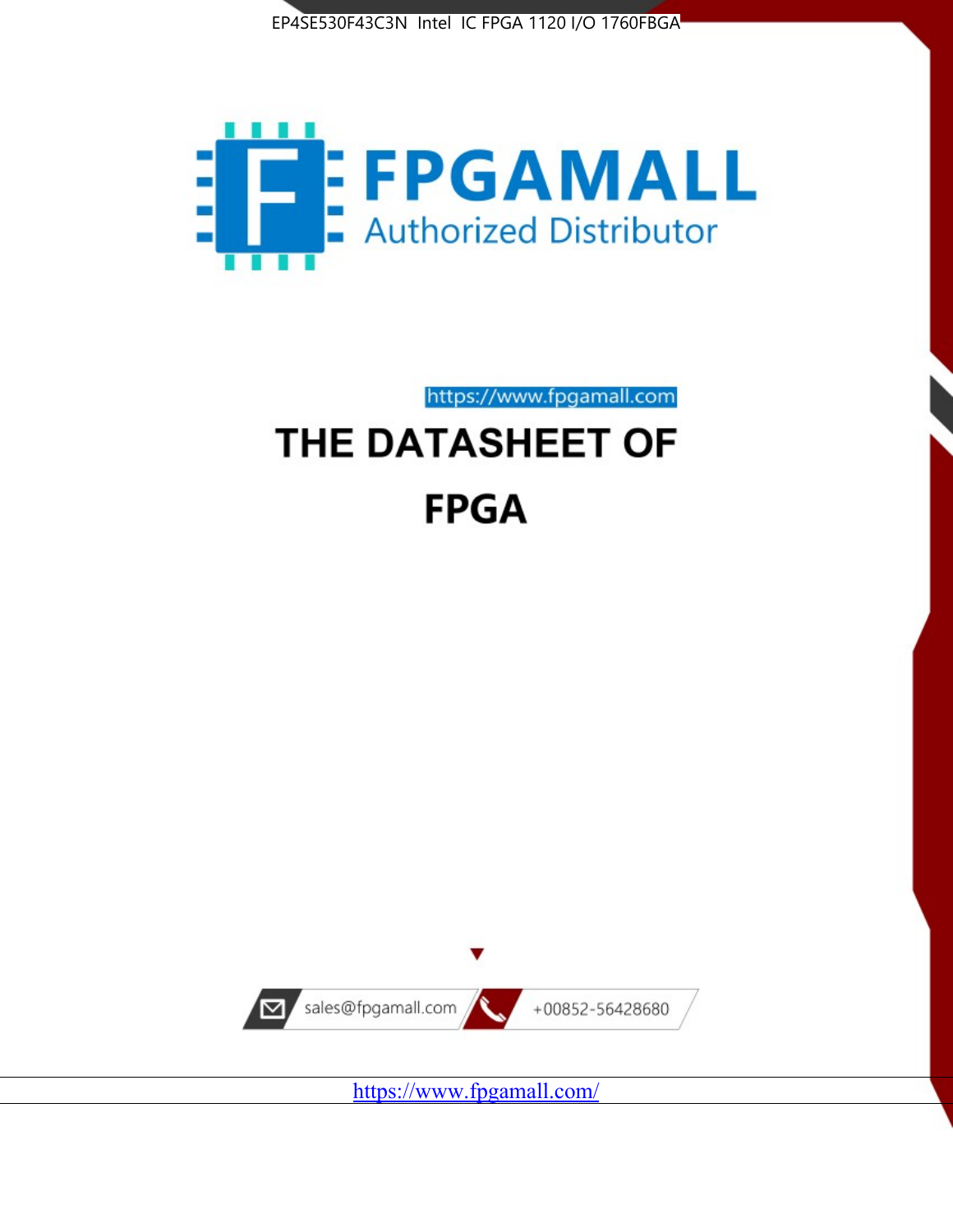EP4SE530F43C3N Intel IC FPGA 1120 I/O 1760FBGA



# **1. Overview for the Stratix IV Device Family**

**SIV51001-3.5**

Altera® Stratix® IV FPGAs deliver a breakthrough level of system bandwidth and power efficiency for high-end applications, allowing you to innovate without compromise. Stratix IV FPGAs are based on the Taiwan Semiconductor Manufacturing Company (TSMC) 40-nm process technology and surpass all other high-end FPGAs, with the highest logic density, most transceivers, and lowest power requirements.

The Stratix IV device family contains three optimized variants to meet different application requirements:

- Stratix IV E (Enhanced) FPGAs—up to 813,050 logic elements (LEs), 33,294 kilobits (Kb) RAM, and 1,288 18 x 18 bit multipliers
- Stratix IV GX transceiver FPGAs—up to 531,200 LEs, 27,376 Kb RAM, 1,288 18 x 18-bit multipliers, and 48 full-duplex clock data recovery (CDR)-based transceivers at up to 8.5 Gbps
- Stratix IV GT—up to 531,200 LEs, 27,376 Kb RAM, 1,288 18 x 18-bit multipliers, and 48 full-duplex CDR-based transceivers at up to 11.3 Gbps

The complete Altera high-end solution includes the lowest risk, lowest total cost path to volume using HardCopy® IV ASICs for all the family variants, a comprehensive portfolio of application solutions customized for end-markets, and the industry leading Quartus® II software to increase productivity and performance.

For information about upcoming Stratix IV device features, refer to the *Upcoming [Stratix IV Device Features](http://www.altera.com/literature/hb/stratix-iv/uf01001.pdf?GSA_pos=2&WT.oss_r=1&WT.oss=upcoming)* document.

f For information about changes to the currently published *Stratix IV Device Handbook*, refer to the *[Addendum to the Stratix IV Device Handbook](http://www.altera.com/literature/hb/stratix-iv/stx4_siv54002.pdf)* chapter.

This chapter contains the following sections:

- "Feature Summary" on page 1–2
- "Architecture Features" on page 1–6
- "Integrated Software Platform" on page 1–19
- "Ordering Information" on page 1–19

@2016 Altera Corporation. All rights reserved. ALTERA, ARRIA, CYCLONE, HARDCOPY, MAX, MEGACORE, NIOS, QUARTUS and STRATIX words and logos are trademarks of Altera Corporation and registered in the U.S. Patent and Trademark



Stratix IV Device Handbook Volume 1 January 2016

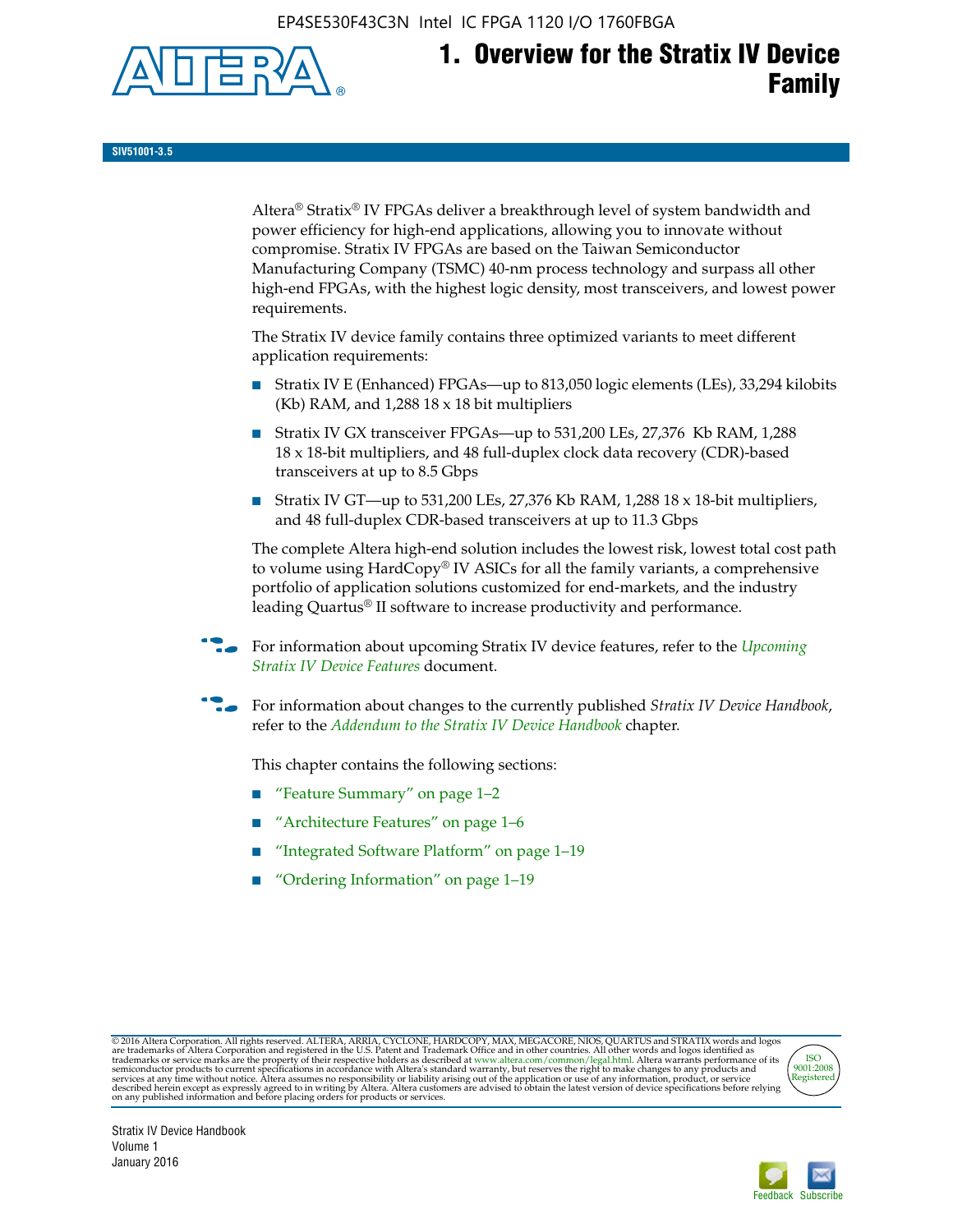# **Feature Summary**

The following list summarizes the Stratix IV device family features:

- Up to 48 full-duplex CDR-based transceivers in Stratix IV GX and GT devices supporting data rates up to 8.5 Gbps and 11.3 Gbps, respectively
- Dedicated circuitry to support physical layer functionality for popular serial protocols, such as PCI Express (PCIe) (PIPE) Gen1 and Gen2, Gbps Ethernet (GbE), Serial RapidIO, SONET/SDH, XAUI/HiGig, (OIF) CEI-6G, SD/HD/3G-SDI, Fibre Channel, SFI-5, and Interlaken
- Complete PCIe protocol solution with embedded PCIe hard IP blocks that implement PHY-MAC layer, Data Link layer, and Transaction layer functionality

**For more information, refer to the** *[IP Compiler for PCI Express User Guide](http://www.altera.com/literature/ug/ug_pci_express.pdf)***.** 

- Programmable transmitter pre-emphasis and receiver equalization circuitry to compensate for frequency-dependent losses in the physical medium
- Typical physical medium attachment (PMA) power consumption of 100 mW at 3.125 Gbps and 135 mW at 6.375 Gbps per channel
- 72,600 to 813,050 equivalent LEs per device
- 7,370 to 33,294 Kb of enhanced TriMatrix memory consisting of three RAM block sizes to implement true dual-port memory and FIFO buffers
- High-speed digital signal processing (DSP) blocks configurable as 9 x 9-bit,  $12 \times 12$ -bit,  $18 \times 18$ -bit, and  $36 \times 36$ -bit full-precision multipliers at up to 600 MHz
- Up to 16 global clocks (GCLK), 88 regional clocks (RCLK), and 132 periphery clocks (PCLK) per device
- Programmable power technology that minimizes power while maximizing device performance
- Up to 1,120 user I/O pins arranged in 24 modular I/O banks that support a wide range of single-ended and differential I/O standards
- Support for high-speed external memory interfaces including DDR, DDR2, DDR3 SDRAM, RLDRAM II, QDR II, and QDR II+ SRAM on up to 24 modular I/O banks
- High-speed LVDS I/O support with serializer/deserializer (SERDES), dynamic phase alignment (DPA), and soft-CDR circuitry at data rates up to 1.6 Gbps
- Support for source-synchronous bus standards, including SGMII, GbE, SPI-4 Phase 2 (POS-PHY Level 4), SFI-4.1, XSBI, UTOPIA IV, NPSI, and CSIX-L1
- Pinouts for Stratix IV E devices designed to allow migration of designs from Stratix III to Stratix IV E with minimal PCB impact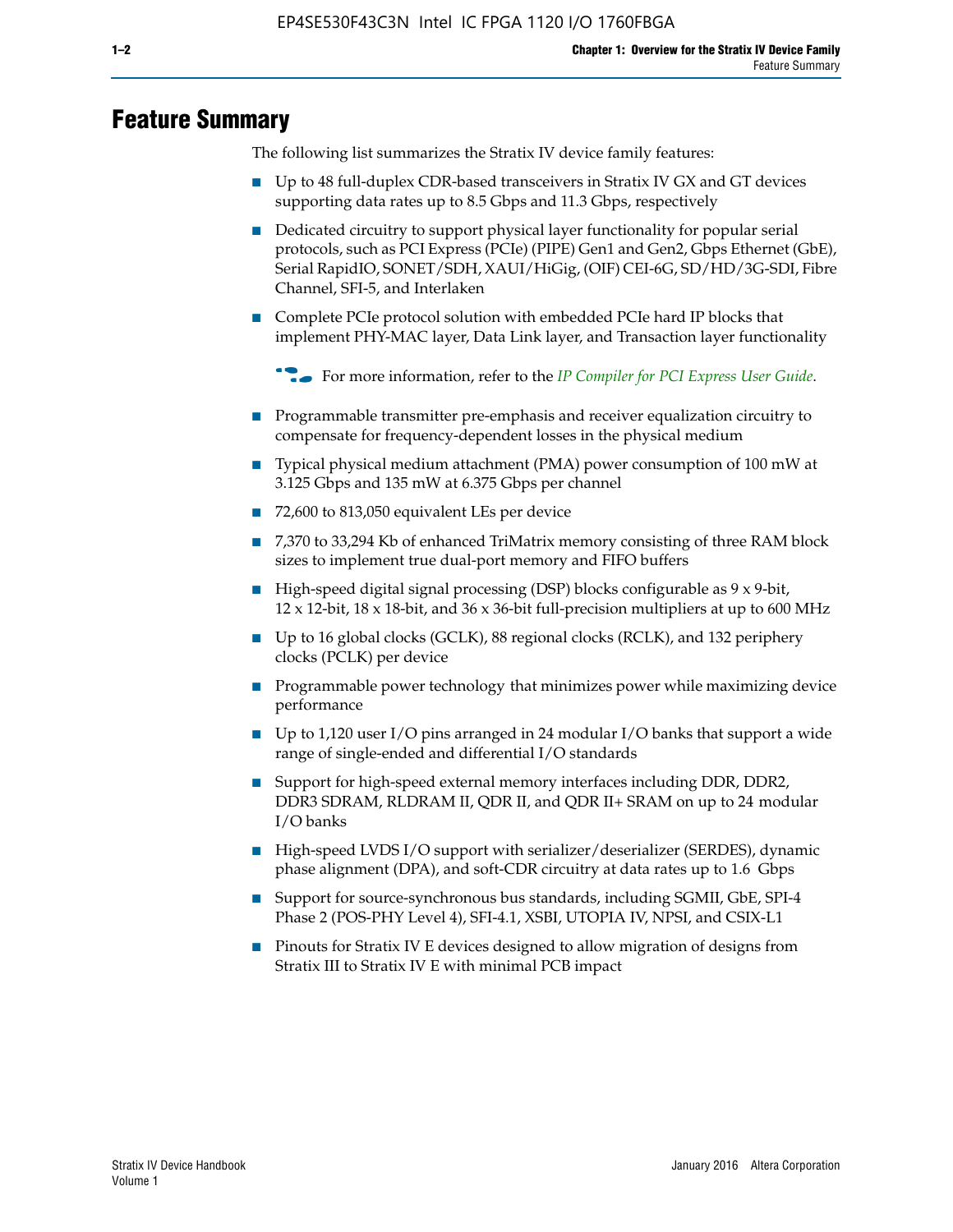# **Stratix IV GX Devices**

Stratix IV GX devices provide up to 48 full-duplex CDR-based transceiver channels per device:

- Thirty-two out of the 48 transceiver channels have dedicated physical coding sublayer (PCS) and physical medium attachment (PMA) circuitry and support data rates between 600 Mbps and 8.5 Gbps
- The remaining 16 transceiver channels have dedicated PMA-only circuitry and support data rates between 600 Mbps and 6.5 Gbps
- **1 The actual number of transceiver channels per device varies with device selection. For** more information about the exact transceiver count in each device, refer to Table 1–1 on page 1–11.
- 1 For more information about transceiver architecture, refer to the *[Transceiver](http://www.altera.com/literature/hb/stratix-iv/stx4_siv52001.pdf)  [Architecture in Stratix IV Devices](http://www.altera.com/literature/hb/stratix-iv/stx4_siv52001.pdf)* chapter.

Figure 1–1 shows a high-level Stratix IV GX chip view.

#### **Figure 1–1. Stratix IV GX Chip View** *(1)*



#### **Note to Figure 1–1:**

(1) Resource counts vary with device selection, package selection, or both.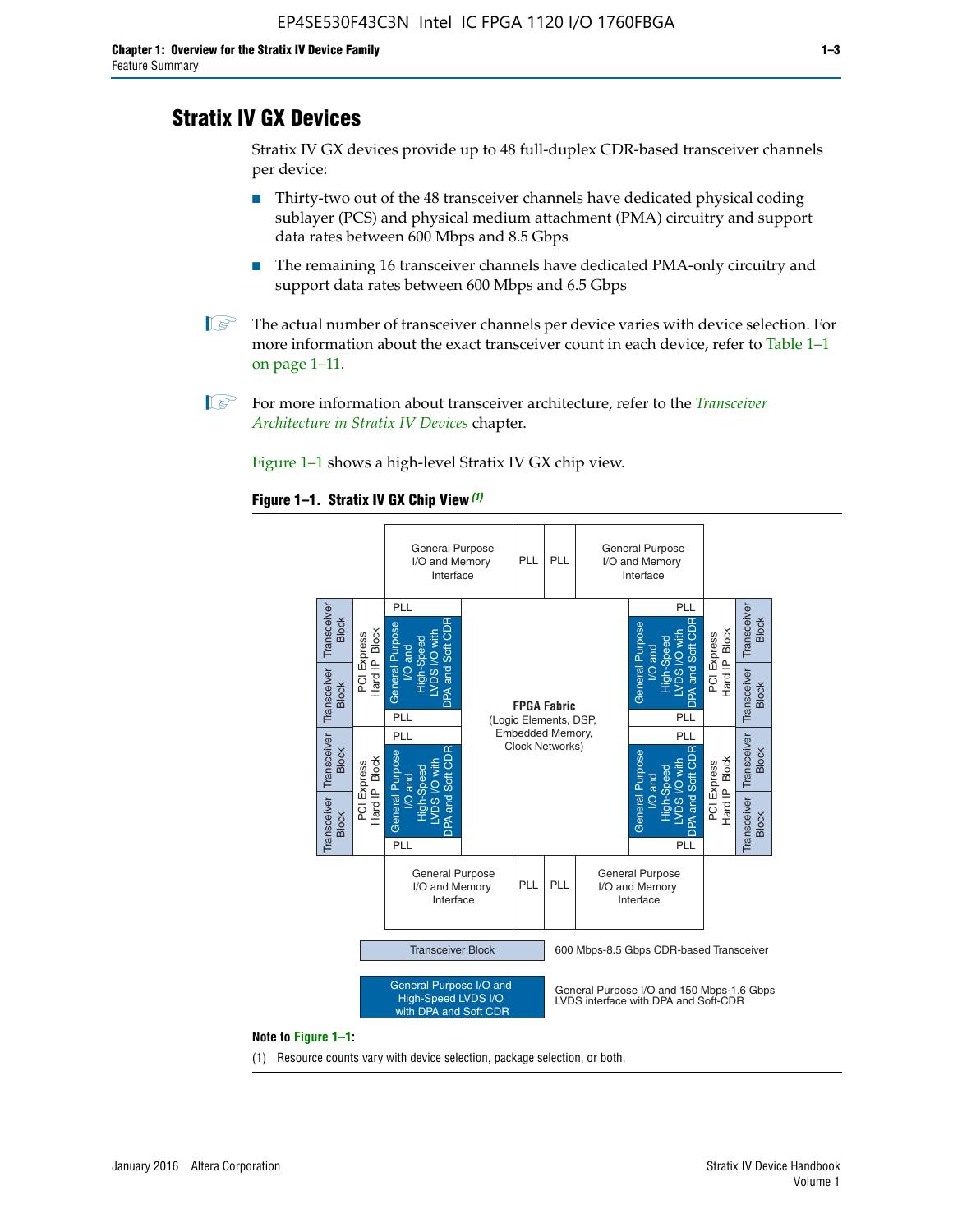# **Stratix IV E Device**

Stratix IV E devices provide an excellent solution for applications that do not require high-speed CDR-based transceivers, but are logic, user I/O, or memory intensive.

Figure 1–2 shows a high-level Stratix IV E chip view.





#### **Note to Figure 1–2:**

(1) Resource counts vary with device selection, package selection, or both.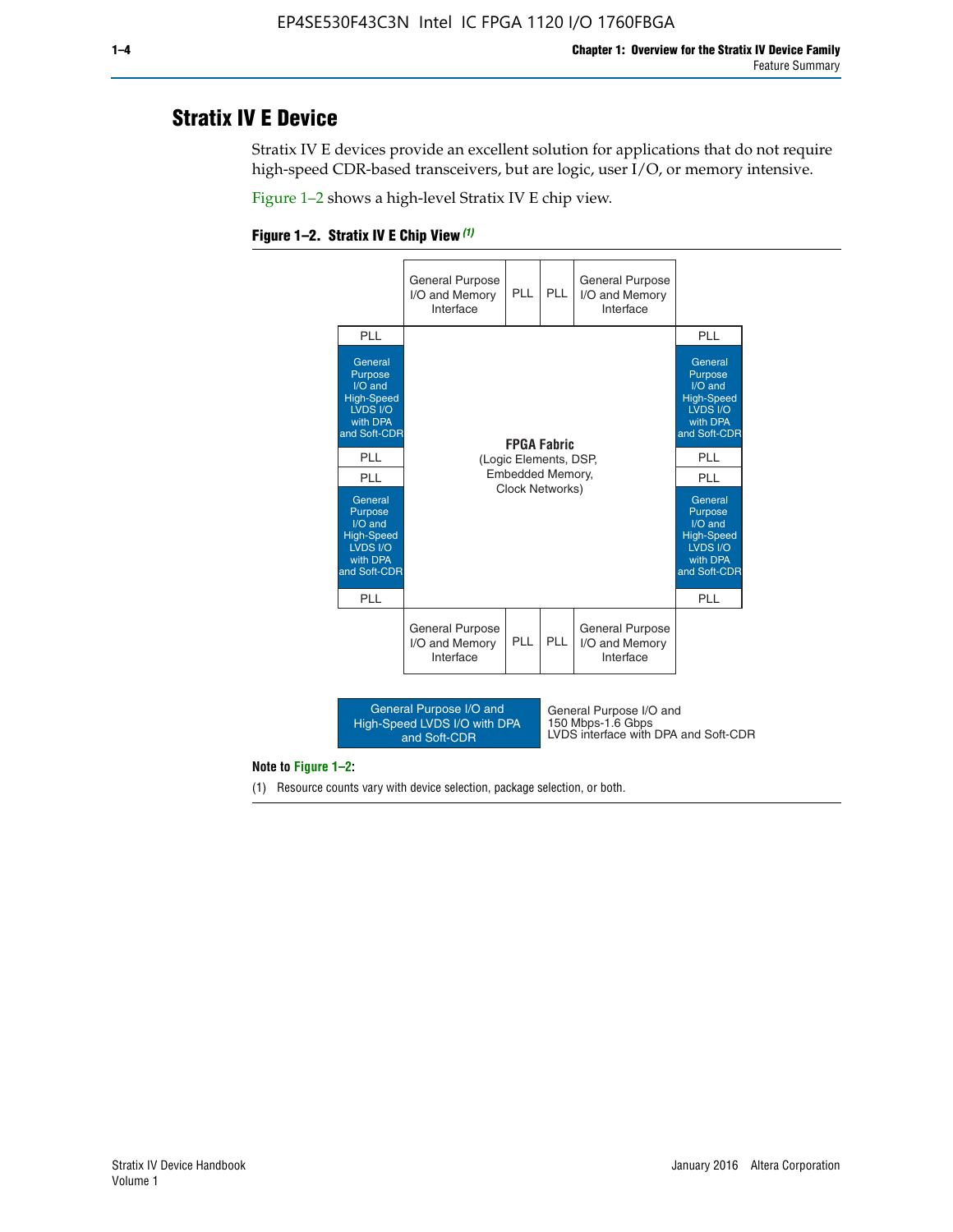# **Stratix IV GT Devices**

Stratix IV GT devices provide up to 48 CDR-based transceiver channels per device:

- Thirty-two out of the 48 transceiver channels have dedicated PCS and PMA circuitry and support data rates between 600 Mbps and 11.3 Gbps
- The remaining 16 transceiver channels have dedicated PMA-only circuitry and support data rates between 600 Mbps and 6.5 Gbps
- **1** The actual number of transceiver channels per device varies with device selection. For more information about the exact transceiver count in each device, refer to Table 1–7 on page 1–16.
- $\mathbb{I}$  For more information about Stratix IV GT devices and transceiver architecture, refer to the *[Transceiver Architecture in Stratix IV Devices](http://www.altera.com/literature/hb/stratix-iv/stx4_siv52001.pdf)* chapter.

Figure 1–3 shows a high-level Stratix IV GT chip view.

#### **Figure 1–3. Stratix IV GT Chip View** *(1)*



(1) Resource counts vary with device selection, package selection, or both.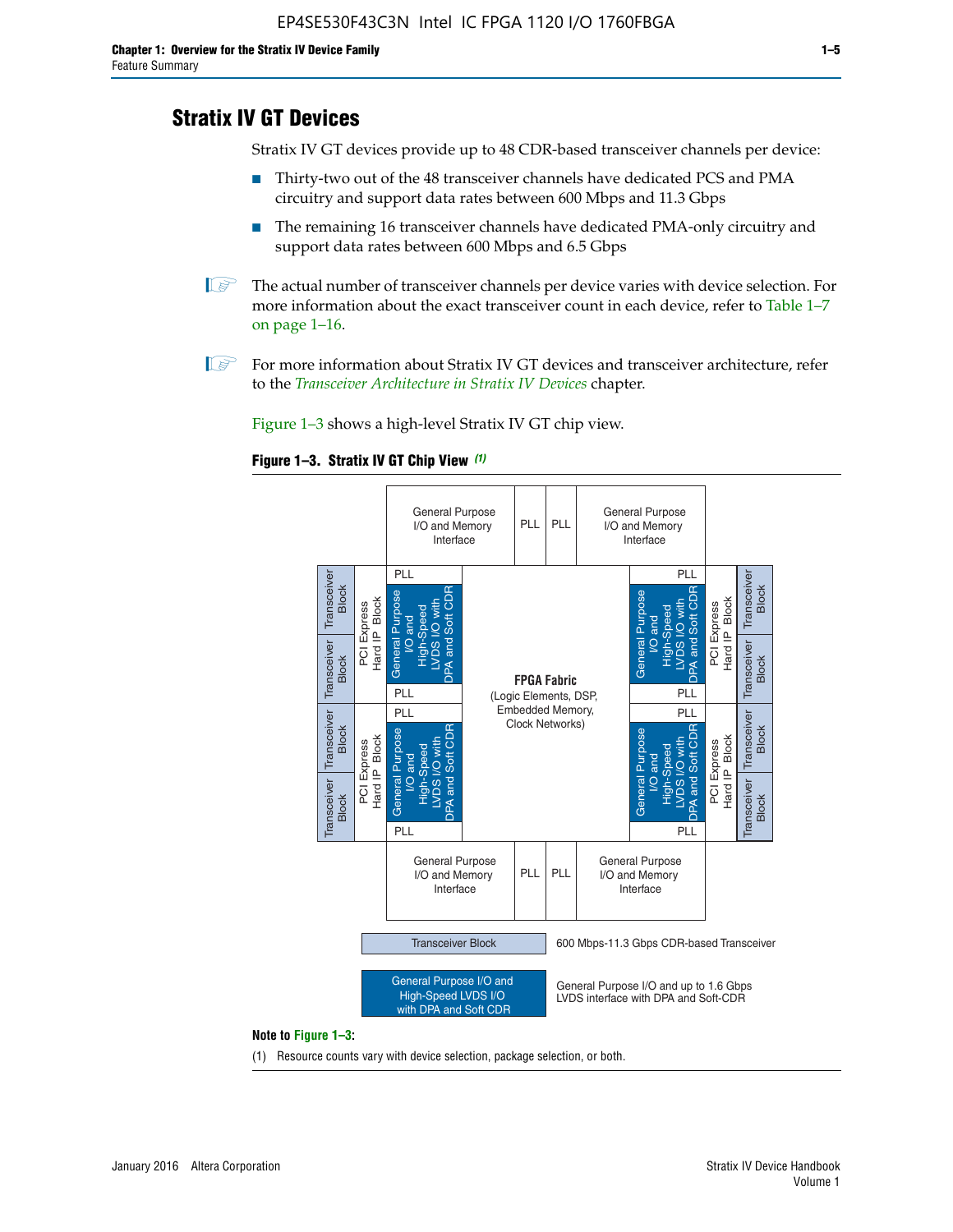# **Architecture Features**

The Stratix IV device family features are divided into high-speed transceiver features and FPGA fabric and I/O features.

 $\mathbb{I}$  The high-speed transceiver features apply only to Stratix IV GX and Stratix IV GT devices.

# **High-Speed Transceiver Features**

The following sections describe high-speed transceiver features for Stratix IV GX and GT devices.

### **Highest Aggregate Data Bandwidth**

Up to 48 full-duplex transceiver channels supporting data rates up to 8.5 Gbps in Stratix IV GX devices and up to 11.3 Gbps in Stratix IV GT devices.

# **Wide Range of Protocol Support**

Physical layer support for the following serial protocols:

- Stratix IV GX—PCIe Gen1 and Gen2, GbE, Serial RapidIO, SONET/SDH, XAUI/HiGig, (OIF) CEI-6G, SD/HD/3G-SDI, Fibre Channel, SFI-5, GPON, SAS/SATA, HyperTransport 1.0 and 3.0, and Interlaken
- Stratix IV GT—40G/100G Ethernet, SFI-S, Interlaken, SFI-5.1, Serial RapidIO, SONET/SDH, XAUI/HiGig, (OIF) CEI-6G, 3G-SDI, and Fibre Channel
- Extremely flexible and easy-to-configure transceiver data path to implement proprietary protocols
- PCIe Support
	- Complete PCIe Gen1 and Gen2 protocol stack solution compliant to PCI Express base specification 2.0 that includes PHY-MAC, Data Link, and transaction layer circuitry embedded in PCI Express hard IP blocks
	- **For more information, refer to the [PCI Express Compiler User Guide](http://www.altera.com/literature/ug/ug_pci_express.pdf).**
	- Root complex and end-point applications
	- $x1, x4,$  and  $x8$  lane configurations
	- PIPE 2.0-compliant interface
	- Embedded circuitry to switch between Gen1 and Gen2 data rates
	- Built-in circuitry for electrical idle generation and detection, receiver detect, power state transitions, lane reversal, and polarity inversion
	- 8B/10B encoder and decoder, receiver synchronization state machine, and ± 300 parts per million (ppm) clock compensation circuitry
	- Transaction layer support for up to two virtual channels (VCs)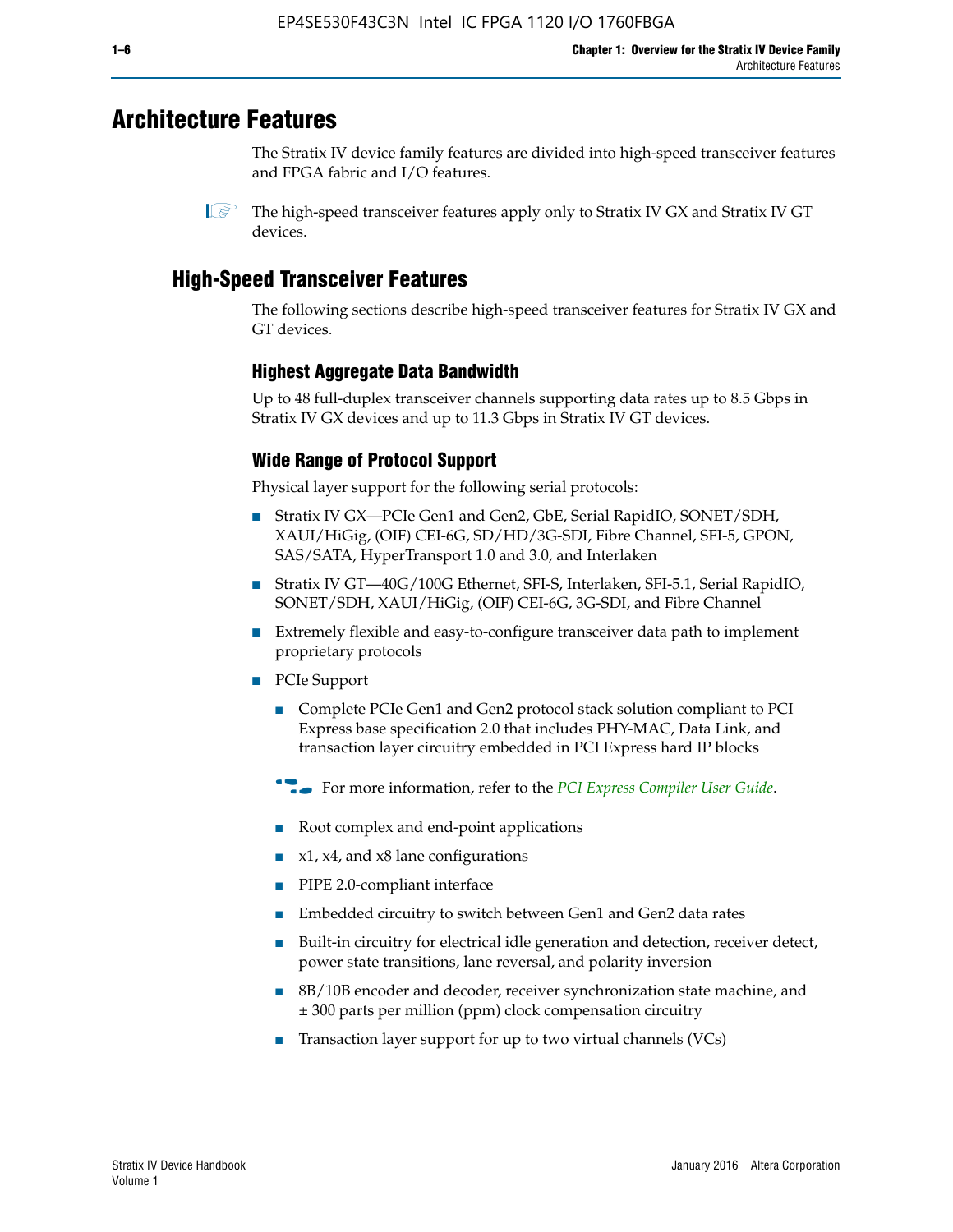- XAUI/HiGig Support
	- Compliant to IEEE802.3ae specification
	- **■** Embedded state machine circuitry to convert XGMII idle code groups  $(|11|)$ to and from idle ordered sets  $(|A|, |K|, |R|)$  at the transmitter and receiver, respectively
	- 8B/10B encoder and decoder, receiver synchronization state machine, lane deskew, and  $\pm 100$  ppm clock compensation circuitry
- GbE Support
	- Compliant to IEEE802.3-2005 specification
	- Automatic idle ordered set  $(111/112/1)$  generation at the transmitter, depending on the current running disparity
	- 8B/10B encoder and decoder, receiver synchronization state machine, and ± 100 ppm clock compensation circuitry
- Support for other protocol features such as MSB-to-LSB transmission in SONET/SDH configuration and spread-spectrum clocking in PCIe configurations

#### **Diagnostic Features**

- Serial loopback from the transmitter serializer to the receiver CDR for transceiver PCS and PMA diagnostics
- Reverse serial loopback pre- and post-CDR to transmitter buffer for physical link diagnostics
- Loopback master and slave capability in PCI Express hard IP blocks
- **For more information, refer to the** *[PCI Express Compiler User Guide](http://www.altera.com/literature/ug/ug_pci_express.pdf)***.**

#### **Signal Integrity**

Stratix IV devices simplify the challenge of signal integrity through a number of chip, package, and board-level enhancements to enable efficient high-speed data transfer into and out of the device. These enhancements include:

- Programmable 3-tap transmitter pre-emphasis with up to 8,192 pre-emphasis levels to compensate for pre-cursor and post-cursor inter-symbol interference (ISI)
- Up to 900% boost capability on the first pre-emphasis post-tap
- User-controlled and adaptive 4-stage receiver equalization with up to 16 dB of high-frequency gain
- On-die power supply regulators for transmitter and receiver phase-locked loop (PLL) charge pump and voltage controlled oscillator (VCO) for superior noise immunity
- On-package and on-chip power supply decoupling to satisfy transient current requirements at higher frequencies, thereby reducing the need for on-board decoupling capacitors
- Calibration circuitry for transmitter and receiver on-chip termination (OCT) resistors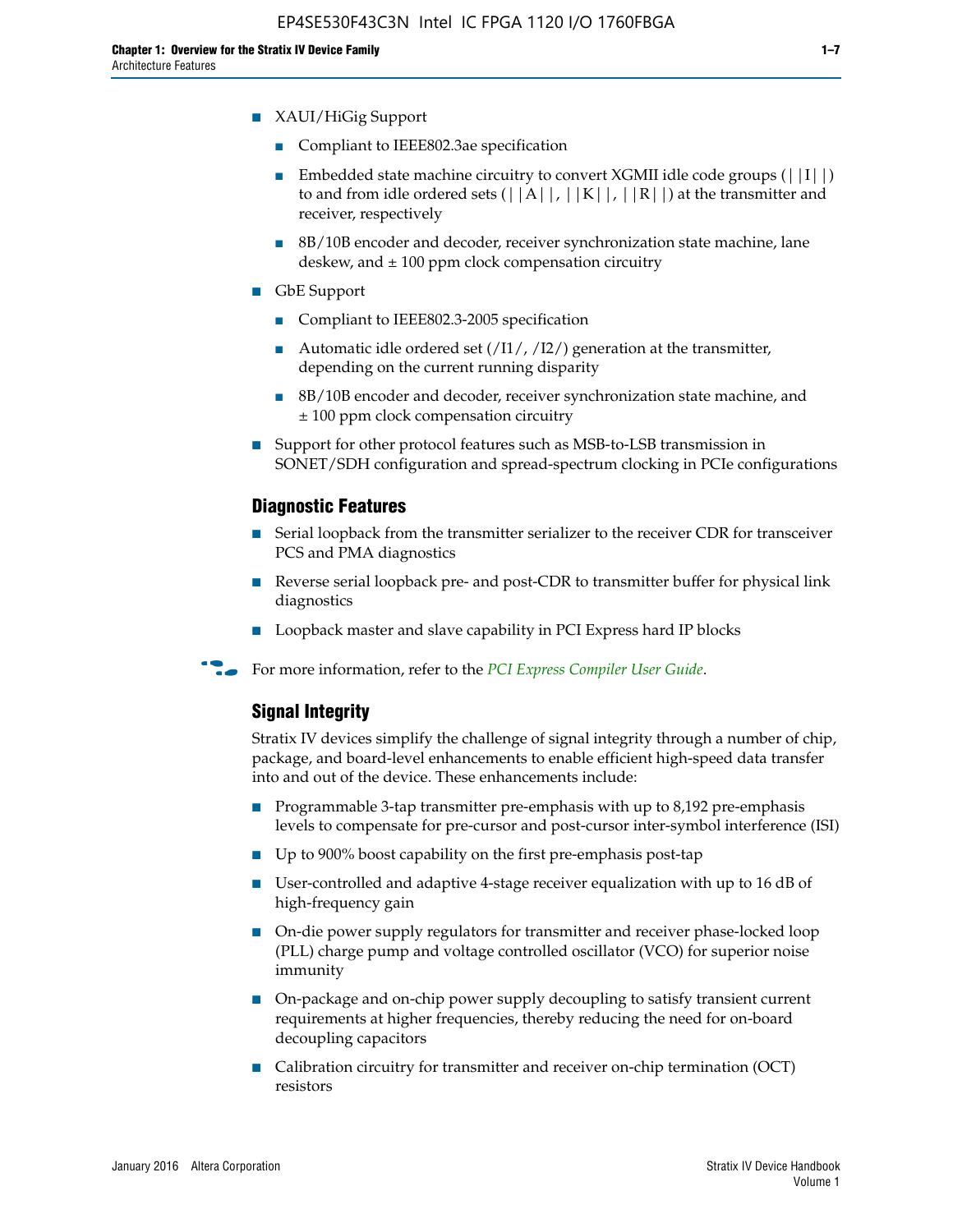# **FPGA Fabric and I/O Features**

The following sections describe the Stratix IV FPGA fabric and I/O features.

### **Device Core Features**

- Up to 531,200 LEs in Stratix IV GX and GT devices and up to 813,050 LEs in Stratix IV E devices, efficiently packed in unique and innovative adaptive logic modules (ALMs)
- Ten ALMs per logic array block (LAB) deliver faster performance, improved logic utilization, and optimized routing
- Programmable power technology, including a variety of process, circuit, and architecture optimizations and innovations
- Programmable power technology available to select power-driven compilation options for reduced static power consumption

### **Embedded Memory**

- TriMatrix embedded memory architecture provides three different memory block sizes to efficiently address the needs of diversified FPGA designs:
	- 640-bit MLAB
	- 9-Kb M9K
	- 144-Kb M144K
- Up to 33,294 Kb of embedded memory operating at up to 600 MHz
- Each memory block is independently configurable to be a single- or dual-port RAM, FIFO, ROM, or shift register

# **Digital Signal Processing (DSP) Blocks**

- Flexible DSP blocks configurable as  $9 \times 9$ -bit,  $12 \times 12$ -bit,  $18 \times 18$ -bit, and  $36 \times 36$ -bit full-precision multipliers at up to 600 MHz with rounding and saturation capabilities
- Faster operation due to fully pipelined architecture and built-in addition, subtraction, and accumulation units to combine multiplication results
- Optimally designed to support advanced features such as adaptive filtering, barrel shifters, and finite and infinite impulse response (FIR and IIR) filters

#### **Clock Networks**

- Up to 16 global clocks and 88 regional clocks optimally routed to meet the maximum performance of 800 MHz
- Up to 112 and 132 periphery clocks in Stratix IV GX and Stratix IV E devices, respectively
- Up to 66 (16 GCLK + 22 RCLK + 28 PCLK) clock networks per device quadrant in Stratix IV GX and Stratix IV GT devices
- Up to 71 (16 GCLK + 22 RCLK + 33 PCLK) clock networks per device quadrant in Stratix IV E devices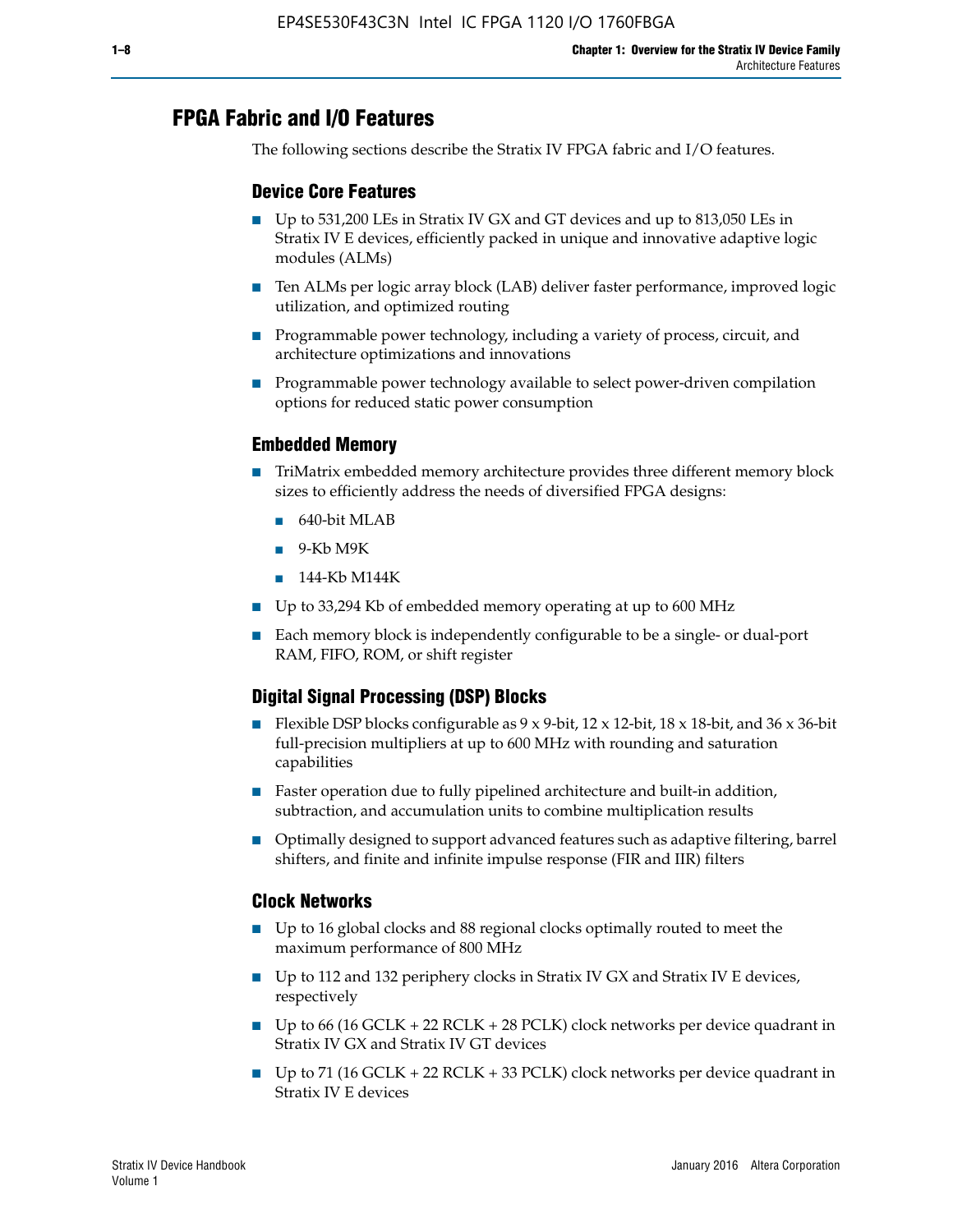### **PLLs**

- Three to 12 PLLs per device supporting spread-spectrum input tracking, programmable bandwidth, clock switchover, dynamic reconfiguration, and delay compensation
- On-chip PLL power supply regulators to minimize noise coupling

#### **I/O Features**

- Sixteen to 24 modular I/O banks per device with 24 to 48 I/Os per bank designed and packaged for optimal simultaneous switching noise (SSN) performance and migration capability
- Support for a wide range of industry I/O standards, including single-ended (LVTTL/CMOS/PCI/PCIX), differential (LVDS/mini-LVDS/RSDS), voltage-referenced single-ended and differential (SSTL/HSTL Class I/II) I/O standards
- **O**n-chip series  $(R_S)$  and on-chip parallel  $(R_T)$  termination with auto-calibration for single-ended I/Os and on-chip differential  $(R_D)$  termination for differential I/Os
- Programmable output drive strength, slew rate control, bus hold, and weak pull-up capability for single-ended I/Os
- User I/O:GND: $V_{CC}$  ratio of 8:1:1 to reduce loop inductance in the package—PCB interface
- **■** Programmable transmitter differential output voltage ( $V_{OD}$ ) and pre-emphasis for high-speed LVDS I/O

#### **High-Speed Differential I/O with DPA and Soft-CDR**

- Dedicated circuitry on the left and right sides of the device to support differential links at data rates from 150 Mbps to 1.6 Gbps
- Up to 98 differential SERDES in Stratix IV GX devices, up to 132 differential SERDES in Stratix IV E devices, and up to 47 differential SERDES in Stratix IV GT devices
- DPA circuitry at the receiver automatically compensates for channel-to-channel and channel-to-clock skew in source synchronous interfaces
- Soft-CDR circuitry at the receiver allows implementation of asynchronous serial interfaces with embedded clocks at up to 1.6 Gbps data rate (SGMII and GbE)

#### **External Memory Interfaces**

- Support for existing and emerging memory interface standards such as DDR SDRAM, DDR2 SDRAM, DDR3 SDRAM, QDRII SRAM, QDRII+ SRAM, and RLDRAM II
- DDR3 up to 1,067 Mbps/533 MHz
- Programmable DQ group widths of 4 to 36 bits (includes parity bits)
- Dynamic OCT, trace mismatch compensation, read-write leveling, and half-rate register capabilities provide a robust external memory interface solution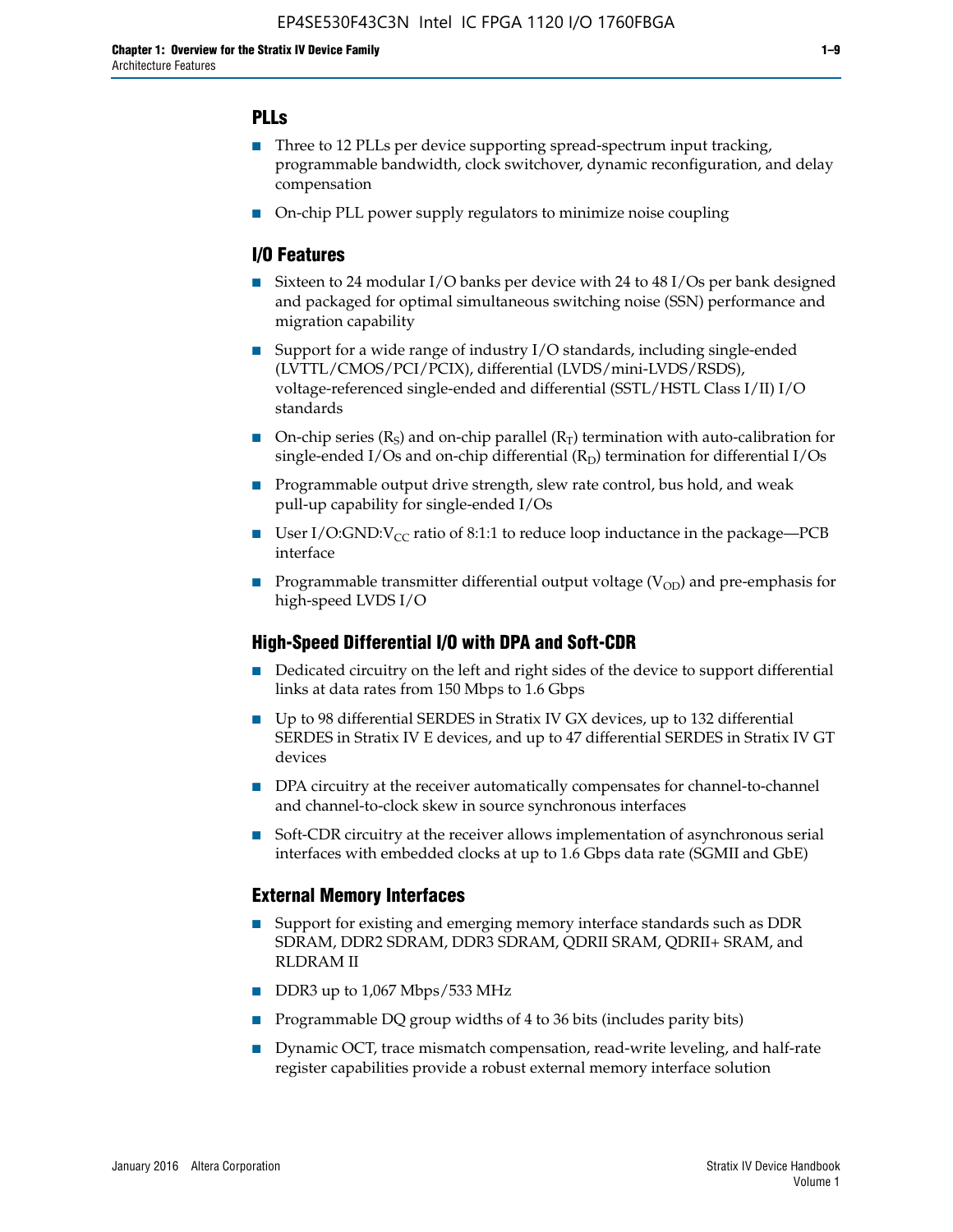### **System Integration**

- All Stratix IV devices support hot socketing
- Four configuration modes:
	- Passive Serial (PS)
	- Fast Passive Parallel (FPP)
	- Fast Active Serial (FAS)
	- JTAG configuration
- Ability to perform remote system upgrades
- 256-bit advanced encryption standard (AES) encryption of configuration bits protects your design against copying, reverse engineering, and tampering
- Built-in soft error detection for configuration RAM cells
- For more information about how to connect the PLL, external memory interfaces,  $I/O$ , high-speed differential I/O, power, and the JTAG pins to PCB, refer to the *[Stratix IV GX and Stratix IV E Device Family Pin Connection Guidelines](http://www.altera.com/literature/dp/stratix4/PCG-01005.pdf)* and the *[Stratix IV GT Device Family Pin Connection Guidelines](http://www.altera.com/literature/dp/stratix4/PCG-01006.pdf)*.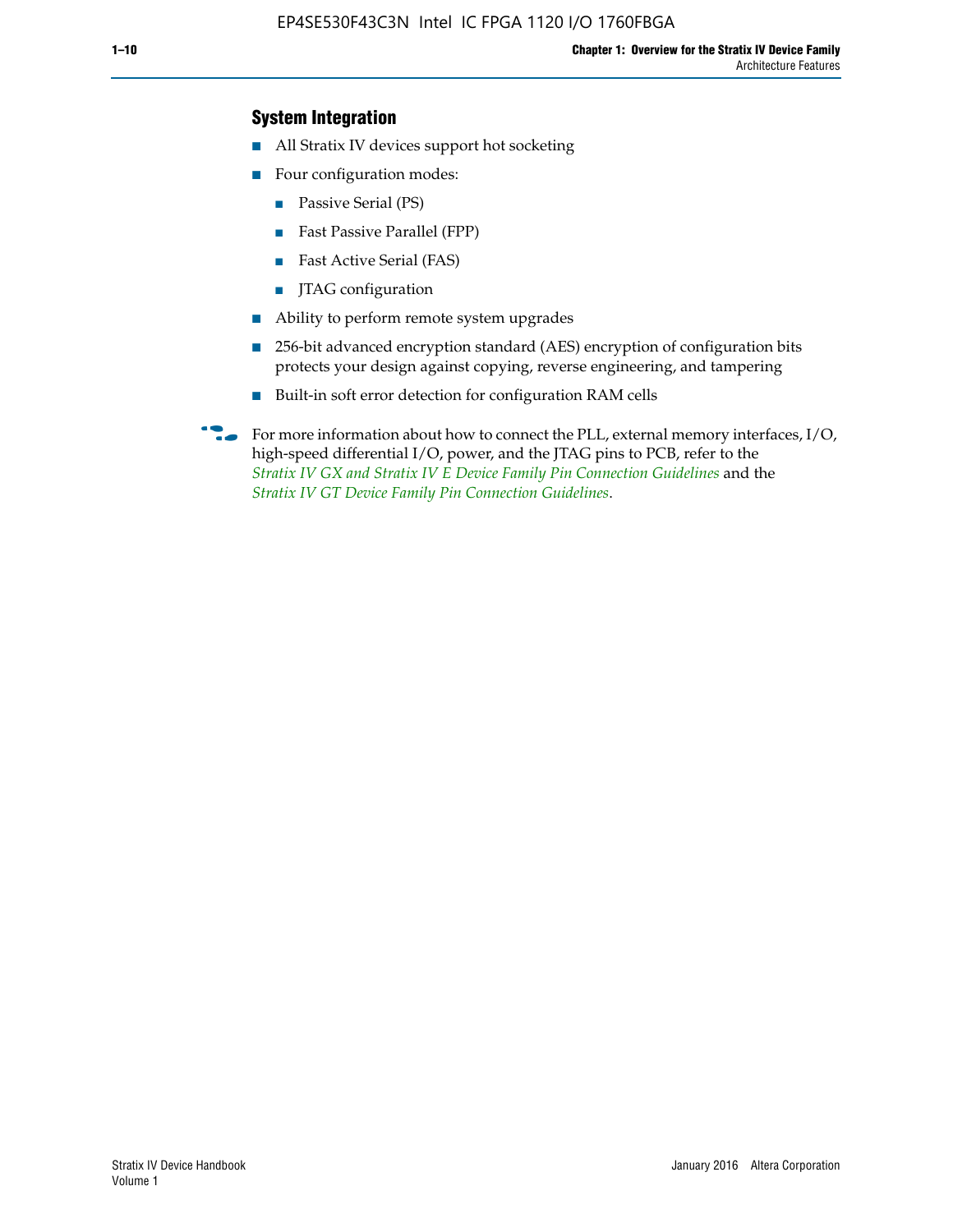#### Table 1–1 lists the Stratix IV GX device features.

# **Table 1–1. Stratix IV GX Device Features (Part 1 of 2)**

| <b>Feature</b>                                                | EP4SGX70                       |                |                   | <b>EP4SGX110</b>  |                          |                                | <b>EP4SGX180</b>               |                |       |              | <b>EP4SGX230</b>              |                |                               |                                |                | <b>EP4SGX290</b> |       |       |       |                          |                   |                | <b>EP4SGX360</b> |       |       |       | <b>EP4SGX530</b> |
|---------------------------------------------------------------|--------------------------------|----------------|-------------------|-------------------|--------------------------|--------------------------------|--------------------------------|----------------|-------|--------------|-------------------------------|----------------|-------------------------------|--------------------------------|----------------|------------------|-------|-------|-------|--------------------------|-------------------|----------------|------------------|-------|-------|-------|------------------|
| <b>Package</b><br><b>Option</b>                               | F780                           | F1152          | F780              | F1152             |                          | F780                           | F1152                          |                | F1517 | F780         | F1152                         |                | F1517                         | F780                           | F1152          |                  | F1517 | F1760 | F1932 | F780                     | F1152             |                | F1517            | F1760 | F1932 | F1760 | F1932            |
| <b>ALMs</b>                                                   | 29,040                         |                |                   | 42,240            |                          |                                | 70,300                         |                |       |              | 91,200                        |                |                               |                                |                | 116,480          |       |       |       |                          |                   |                | 141,440          |       |       |       | 212,480          |
| LEs                                                           | 72,600                         |                |                   | 105,600           |                          |                                | 175,750                        |                |       |              | 228,000                       |                |                               |                                |                | 291,200          |       |       |       |                          |                   | 353,600        |                  |       |       |       | 531,200          |
| 0.6 Gbps-<br>8.5 Gbps<br>Transceivers<br>$(PMA + PCs)$<br>(1) |                                | 16             | $\hspace{0.05cm}$ | $\hspace{0.05cm}$ | 16                       | $\qquad \qquad \longleftarrow$ | $\hspace{0.05cm}$              | 16             | 24    |              | $\overbrace{\phantom{aaaaa}}$ | 16             | 24                            | —                              |                | 16               | 24    | 24    | 32    | $\overline{\phantom{0}}$ | $\hspace{0.05cm}$ | 16             | 24               | 24    | 32    | 24    | 32               |
| 0.6 Gbps-<br>6.5 Gbps<br>Transceivers<br>$(PMA + PCS)$<br>(1) | 8                              |                | 8                 | 16                | $\overline{\phantom{0}}$ | 8                              | 16                             | -              | —     | 8            | 16                            | —              | $\overbrace{\phantom{aaaaa}}$ | 16                             | 16             |                  |       |       |       | 16                       | 16                |                |                  |       |       |       |                  |
| PMA-only<br>CMU<br>Channels<br>$(0.6$ Gbps-<br>6.5 Gbps)      | $\qquad \qquad \longleftarrow$ | 8              | $\hspace{0.05cm}$ |                   | 8                        | $\qquad \qquad \longleftarrow$ | $\qquad \qquad \longleftarrow$ | 8              | 12    | -            | $\overline{\phantom{a}}$      | 8              | 12                            | $\qquad \qquad \longleftarrow$ |                | 8                | 12    | 12    | 16    |                          | $\hspace{0.05cm}$ | 8              | 12               | 12    | 16    | 12    | 16               |
| PCI Express<br>hard IP<br><b>Blocks</b>                       | $\mathbf{1}$                   | $\overline{2}$ | -1                | $\overline{2}$    |                          | 1                              |                                | $\overline{2}$ |       | $\mathbf{1}$ |                               | $\overline{c}$ |                               |                                |                | $\overline{c}$   |       |       | 4     |                          |                   | $\overline{2}$ |                  |       | 4     |       | 4                |
| High-Speed<br>LVDS<br>SERDES (up<br>to 1.6 Gbps)<br>(4)       | 28                             | 56             | 28                | 28                | 56                       | 28                             | 44                             |                | 88    | 28           | 44                            |                | 88                            | —                              | 44             |                  | 88    | 88    | 98    |                          | 44                |                | 88               | 88    | 98    | 88    | 98               |
| SPI-4.2 Links                                                 | $\mathbf{1}$                   |                |                   | 1                 |                          | $\mathbf{1}$                   | $\overline{c}$                 |                | 4     | $\mathbf{1}$ | $\overline{c}$                |                | $\overline{4}$                | —                              | $\overline{2}$ |                  |       | 4     |       | $\overline{\phantom{0}}$ | $\overline{2}$    |                |                  | 4     |       |       | 4                |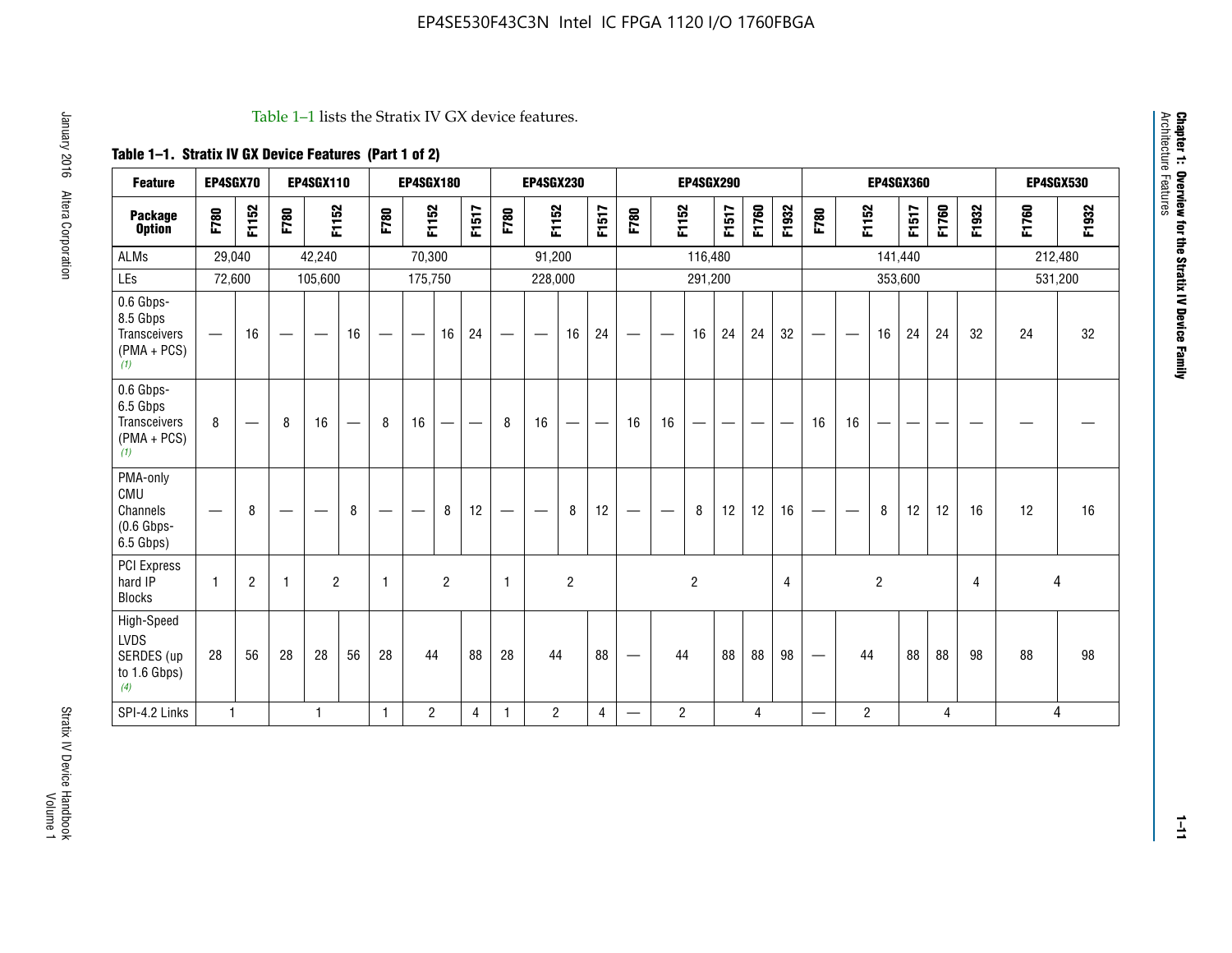**Table 1–1. Stratix IV GX Device Features (Part 2 of 2)**

| <b>Feature</b>                                       | EP4SGX70                |                        |                             | <b>EP4SGX110</b>            |                      |                             | <b>EP4SGX180</b>          |                      |                        |                             | <b>EP4SGX230</b>            |                      |                      |                            |                             | EP4SGX290              |                      |                      |                        |                             |                             |                        | <b>EP4SGX360</b>      |                      |                        | <b>EP4SGX530</b>  |                 |
|------------------------------------------------------|-------------------------|------------------------|-----------------------------|-----------------------------|----------------------|-----------------------------|---------------------------|----------------------|------------------------|-----------------------------|-----------------------------|----------------------|----------------------|----------------------------|-----------------------------|------------------------|----------------------|----------------------|------------------------|-----------------------------|-----------------------------|------------------------|-----------------------|----------------------|------------------------|-------------------|-----------------|
| <b>Package</b><br><b>Option</b>                      | F780                    | F1152                  | F780                        | F1152                       |                      | F780                        | F1152                     |                      | F1517                  | F780                        | F1152                       |                      | F1517                | F780                       | F1152                       |                        | F1517                | F1760                | F1932                  | F780                        | F1152                       |                        | F1517                 | F1760                | F1932                  | F1760             | F1932           |
| M9K Blocks<br>(256x)<br>36 bits)                     | 462                     |                        |                             | 660                         |                      |                             | 950                       |                      |                        |                             | 1,235                       |                      |                      |                            |                             | 936                    |                      |                      |                        |                             |                             | 1,248                  |                       |                      |                        |                   | 1,280           |
| M144K<br><b>Blocks</b><br>(2048 x<br>72 bits)        | 16                      |                        |                             | 16                          |                      |                             | 20                        |                      |                        |                             | 22                          |                      |                      |                            |                             | 36                     |                      |                      |                        |                             |                             | 48                     |                       |                      |                        | 64                |                 |
| <b>Total Memory</b><br>(MLAB+M9K<br>+M144K) Kb       | 7,370                   |                        |                             | 9,564                       |                      |                             | 13,627                    |                      |                        |                             | 17,133                      |                      |                      |                            |                             | 17,248                 |                      |                      |                        |                             |                             | 22,564                 |                       |                      |                        | 27,376            |                 |
| Embedded<br><b>Multipliers</b><br>$18 \times 18$ (2) | 384                     |                        |                             | 512                         |                      |                             | 920                       |                      |                        |                             | 1,288                       |                      |                      |                            |                             | 832                    |                      |                      |                        |                             |                             | 1,040                  |                       |                      | 1,02<br>4              | 1,024             |                 |
| PLLs                                                 | 3                       | $\overline{4}$         | 3                           | 4                           |                      | 3                           | 6                         |                      | 8                      | 3                           | 6                           |                      | 8                    | 4                          | 6                           |                        | 8                    | 12                   | 12                     | 4                           | 6                           |                        | 8                     | 12                   | 12                     | 12                | 12              |
| User $I/Os$ (3)                                      | 372                     | 488                    | 372                         | 372                         | 48<br>8              | 372                         | 56<br>4                   | 56<br>4              | 74<br>4                | 372                         | 564                         | 56<br>$\overline{4}$ | 74<br>$\overline{4}$ | 289                        | 564                         | 56<br>4                | 74<br>4              | 88<br>0              | 92<br>$\mathbf 0$      | 289                         | 564                         | 56<br>4                | 74<br>4               | 88<br>$\mathbf{0}$   | 920                    | 880               | 920             |
| Speed Grade<br>(fastest to<br>slowest) (5)           | $-2x,$<br>$-3,$<br>$-4$ | $-2,$<br>$-3,$<br>$-4$ | $-2\times$<br>$-3,$<br>$-4$ | $-2\times$<br>$-3,$<br>$-4$ | $-2,$<br>-3,<br>$-4$ | $-2\times$<br>$-3,$<br>$-4$ | $-2$<br>×,<br>$-3,$<br>-4 | $-2$<br>$-3$<br>$-4$ | $-2,$<br>$-3,$<br>$-4$ | $-2\times$<br>$-3,$<br>$-4$ | $-2\times$<br>$-3,$<br>$-4$ | $-2,$<br>-3,<br>$-4$ | $-2,$<br>-3,<br>$-4$ | $-2\times$<br>$-3$<br>$-4$ | $-2\times$<br>$-3,$<br>$-4$ | $-2,$<br>$-3,$<br>$-4$ | $-2,$<br>-3,<br>$-4$ | $-2,$<br>-3,<br>$-4$ | $-2,$<br>$-3,$<br>$-4$ | $-2\times$<br>$-3,$<br>$-4$ | $-2\times$<br>$-3,$<br>$-4$ | $-2,$<br>$-3,$<br>$-4$ | $-2,$<br>$-3$<br>$-4$ | $-2,$<br>-3,<br>$-4$ | $-2,$<br>$-3,$<br>$-4$ | $-2, -3,$<br>$-4$ | $-2, -3,$<br>-4 |

#### **Notes to Table 1–1:**

(1) The total number of transceivers is divided equally between the left and right side of each device, except for the devices in the F780 package. These devices have eight transceiver channels located only on the right side of the device.

(2) Four multiplier adder mode.

(3) The user I/Os count from pin-out files includes all general purpose I/O, dedicated clock pins, and dual purpose configuration pins. Transceiver pins and dedicated configuration pins are not included in the pin count.

- (4) Total pairs of high-speed LVDS SERDES take the lowest channel count of  $R_X/T_X$ .
- (5) The difference between the Stratix IV GX devices in the –2 and –2x speed grades is the number of available transceiver channels. The –2 device allows you to use the transceiver CMU blocks as transceiver channels. The –2x device does NOT allow you to use the CMU blocks as transceiver channels. In addition to the reduction of available transceiver channels in the Stratix IV GX –2x device, the data rates in the –2x device are limited to 6.5 Gbps.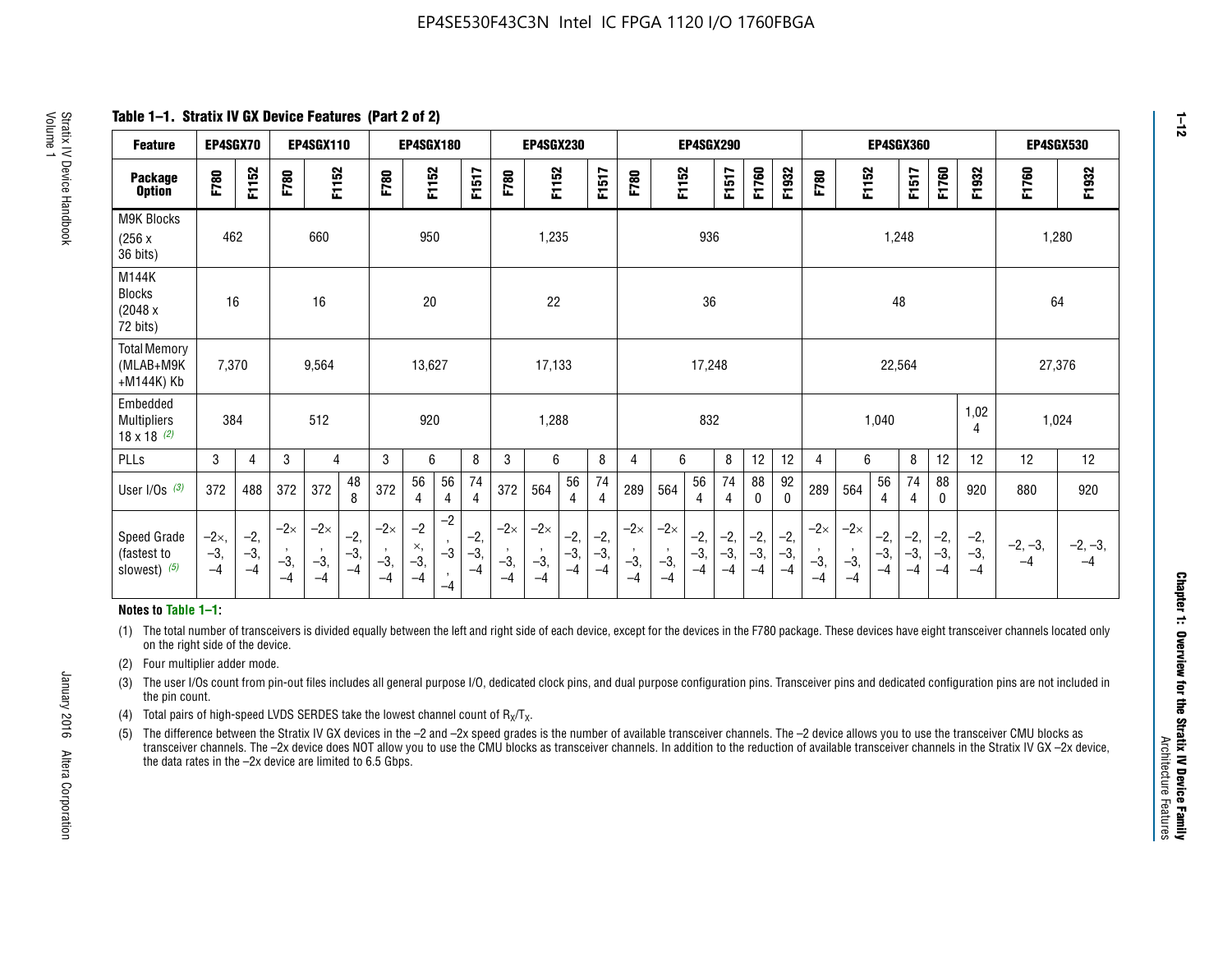Table 1–2 lists the Stratix IV GX device package options.

### **Table 1–2. Stratix IV GX Device Package Options** *(1)***,** *(2)*

| <b>Device</b> |                  | <b>F780</b><br>(29 mm x 29 mm) $(6)$ | F1152<br>$(35 \, \text{mm} \times 35 \, \text{mm})$<br>(6) |             | F1152<br>$(35$ mm x 35 mm) $(5)$ , $(7)$ | F1517<br>(40 mm x 40 mm)<br>$(5)$ $(7)$ | <b>F1760</b><br>$(42.5 \text{ mm} \times 42.5 \text{ mm})$<br>$\boldsymbol{U}$ | F1932<br>$(45 \, \text{mm} \times 45 \, \text{mm})$<br>(7) |
|---------------|------------------|--------------------------------------|------------------------------------------------------------|-------------|------------------------------------------|-----------------------------------------|--------------------------------------------------------------------------------|------------------------------------------------------------|
| EP4SGX70      | <b>DF29</b>      |                                      |                                                            | HF35        |                                          |                                         |                                                                                |                                                            |
| EP4SGX110     | <b>DF29</b>      |                                      | <b>FF35</b>                                                | <b>HF35</b> |                                          |                                         |                                                                                |                                                            |
| EP4SGX180     | DF <sub>29</sub> |                                      | FF35                                                       |             | <b>HF35</b>                              | KF40                                    |                                                                                |                                                            |
| EP4SGX230     | <b>DF29</b>      |                                      | FF35                                                       |             | <b>HF35</b>                              | KF40                                    |                                                                                |                                                            |
| EP4SGX290     |                  | FH29 $(3)$                           | FF35                                                       |             | <b>HF35</b>                              | <b>KF40</b>                             | KF43                                                                           | <b>NF45</b>                                                |
| EP4SGX360     |                  | <sup>'</sup> FH29 <sup>(3)</sup>     | <b>FF35</b>                                                |             | <b>HF35</b>                              | <b>KF40</b>                             | KF43                                                                           | <b>NF45</b>                                                |
| EP4SGX530     |                  |                                      |                                                            |             | HH35 (4)                                 | KH40 (4)                                | KF43                                                                           | <b>NF45</b>                                                |

#### **Notes to Table 1–2:**

(1) Device packages in the same column and marked under the same arrow sign have vertical migration capability.

(2) Use the Pin Migration Viewer in the Pin Planner to verify the pin migration compatibility when migrating devices. For more information, refer to *[I/O Management](http://www.altera.com/literature/hb/qts/qts_qii52013.pdf)* in the *Quartus II Handbook, Volume 2*.

(3) The 780-pin EP4SGX290 and EP4SGX360 devices are available only in 33 mm x 33 mm Hybrid flip chip package.

(4) The 1152-pin and 1517-pin EP4SGX530 devices are available only in 42.5 mm x 42.5 mm Hybrid flip chip packages.

(5) When migrating between hybrid and flip chip packages, there is an additional keep-out area. For more information, refer to the *[Package Information Datasheet for Altera Devices](http://www.altera.com/literature/ds/dspkg.pdf)*.

(6) Devices listed in this column are available in –2x, –3, and –4 speed grades. These devices do not have on-package decoupling capacitors.

(7) Devices listed in this column are available in –2, –3, and –4 speed grades. These devices have on-package decoupling capacitors. For more information about on-package decoupling capacitor value in each device, refer to Table 1–3.

 $\mathbb{L}$ s On-package decoupling reduces the need for on-board or PCB decoupling capacitors by satisfying the transient current requirements at higher frequencies. The *[Power Delivery Network](http://www.altera.com/literature/ug/pdn_tool_stxiv.zip)* design tool for Stratix IV devices accounts for the on-package decoupling and reflects the reduced requirements for PCB decoupling capacitors.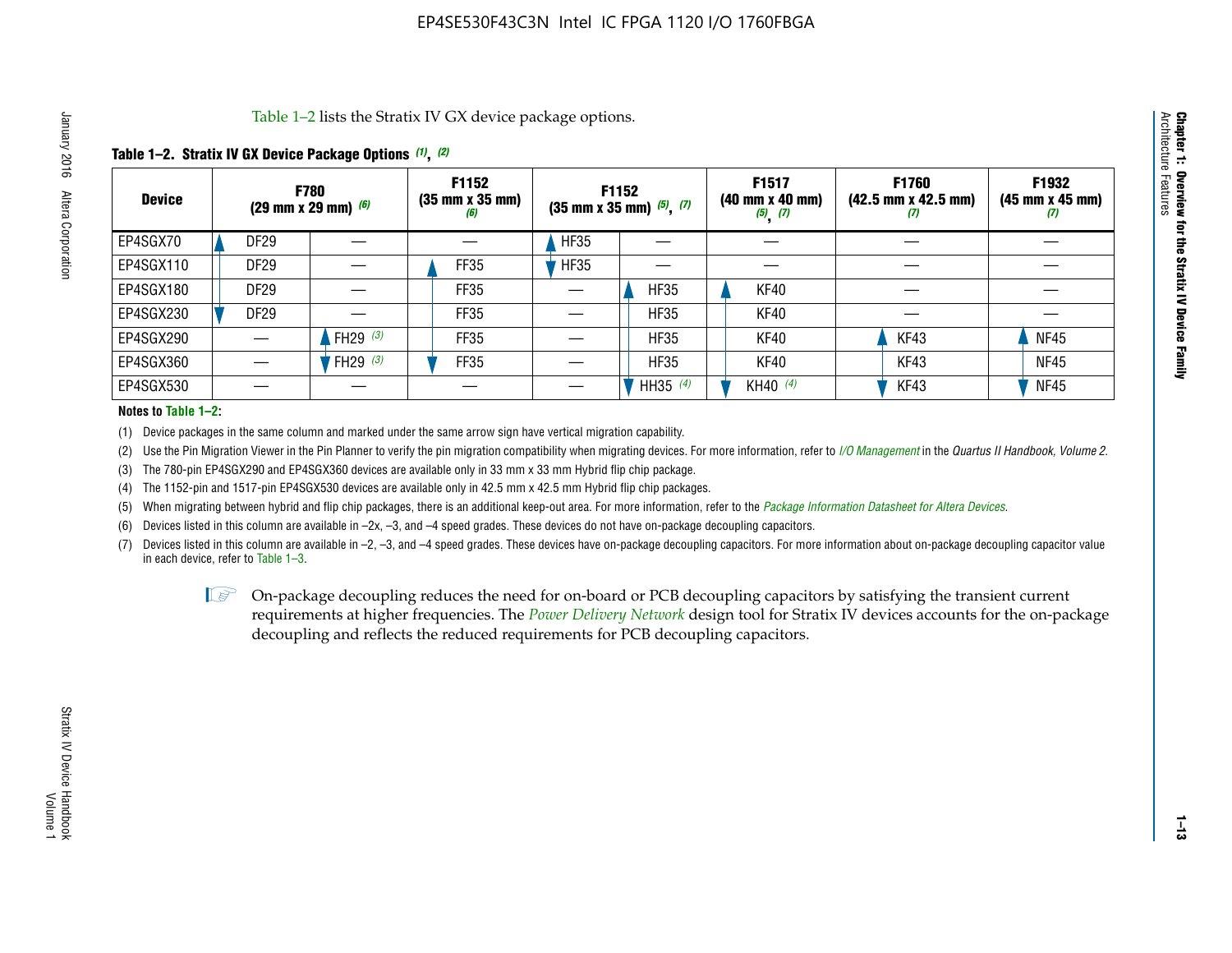|  |  | Table 1-3. Stratix IV GX Device On-Package Decoupling Information (1) |  |  |
|--|--|-----------------------------------------------------------------------|--|--|
|--|--|-----------------------------------------------------------------------|--|--|

| <b>Ordering Information</b> |                     | <b>V<sub>cc</sub></b>               | V <sub>ccio</sub>    | V <sub>CCL GXB</sub>         | V <sub>CCA_L/R</sub> | V <sub>CCT</sub> and V <sub>CCR</sub> (Shared)   |
|-----------------------------|---------------------|-------------------------------------|----------------------|------------------------------|----------------------|--------------------------------------------------|
| EP4SGX70                    | <b>HF35</b>         | $2\times1$ uF + $2\times470$ nF     | 10nF per bank $(2)$  | 100nF per transceiver block  | 100 <sub>n</sub> F   | $1 \times 470$ nF + $1 \times 47$ nF per side    |
| EP4SGX110                   | <b>HF35</b>         | $2\times1$ uF + $2\times470$ nF     | 10nF per bank $(2)$  | 100nF per transceiver block  | 100 <sub>n</sub> F   | $1\times470$ nF + $1\times47$ nF per side        |
| EP4SGX180                   | <b>HF35</b><br>KF40 | $2\times1$ uF + $2\times470$ nF     | 10nF per bank $(2)$  | 100nF per transceiver block  | 100 <sub>n</sub> F   | $1 \times 470$ nF + $1 \times 47$ nF per side    |
| EP4SGX230                   | <b>HF35</b><br>KF40 | $2 \times 1$ uF + $2 \times 470$ nF | 10 nF per bank $(2)$ | 100 nF per transceiver block | 100 nF               | $1 \times 470$ nF + $1 \times 47$ nF<br>per side |
|                             | <b>HF35</b><br>KF40 |                                     |                      |                              |                      | $1 \times 470$ nF + $1 \times 47$ nF             |
| EP4SGX290                   | KF43<br><b>NF45</b> | $4 \times 1$ uF + $4 \times 470$ nF | 10 nF per bank $(2)$ | 100 nF per transceiver block | 100nF                | per side                                         |
|                             | <b>HF35</b><br>KF40 |                                     |                      |                              |                      | $1 \times 470$ nF + $1 \times 47$ nF             |
| EP4SGX360                   | KF43<br><b>NF45</b> | $4 \times 1$ uF + $4 \times 470$ nF | 10 nF per bank $(2)$ | 100 nF per transceiver block | 100 nF               | per side                                         |
|                             | <b>HH35</b>         |                                     |                      |                              |                      |                                                  |
| EP4SGX530                   | <b>KH40</b><br>KF43 | $4 \times 1$ uF + $4 \times 470$ nF | 10 nF per bank $(2)$ | 100 nF per transceiver block | 100 nF               | $1 \times 470$ nF + $1 \times 47$ nF<br>per side |
|                             | <b>NF45</b>         |                                     |                      |                              |                      |                                                  |

**Notes to Table 1–3:**

(1) Table 1-3 refers to production devices on-package decoupling. For more information about decoupling design of engineering sample (ES) devices, contact [Altera Technical Support](http://mysupport.altera.com/eservice/login.asp).

(2) For I/O banks  $3(*)$ ,  $4(*)$ ,  $7(*)$ , and  $8(*)$  only. There is no OPD for I/O bank  $1(*)$ ,  $2(*)$ ,  $5(*)$ , and  $6(*)$ .

**1–14**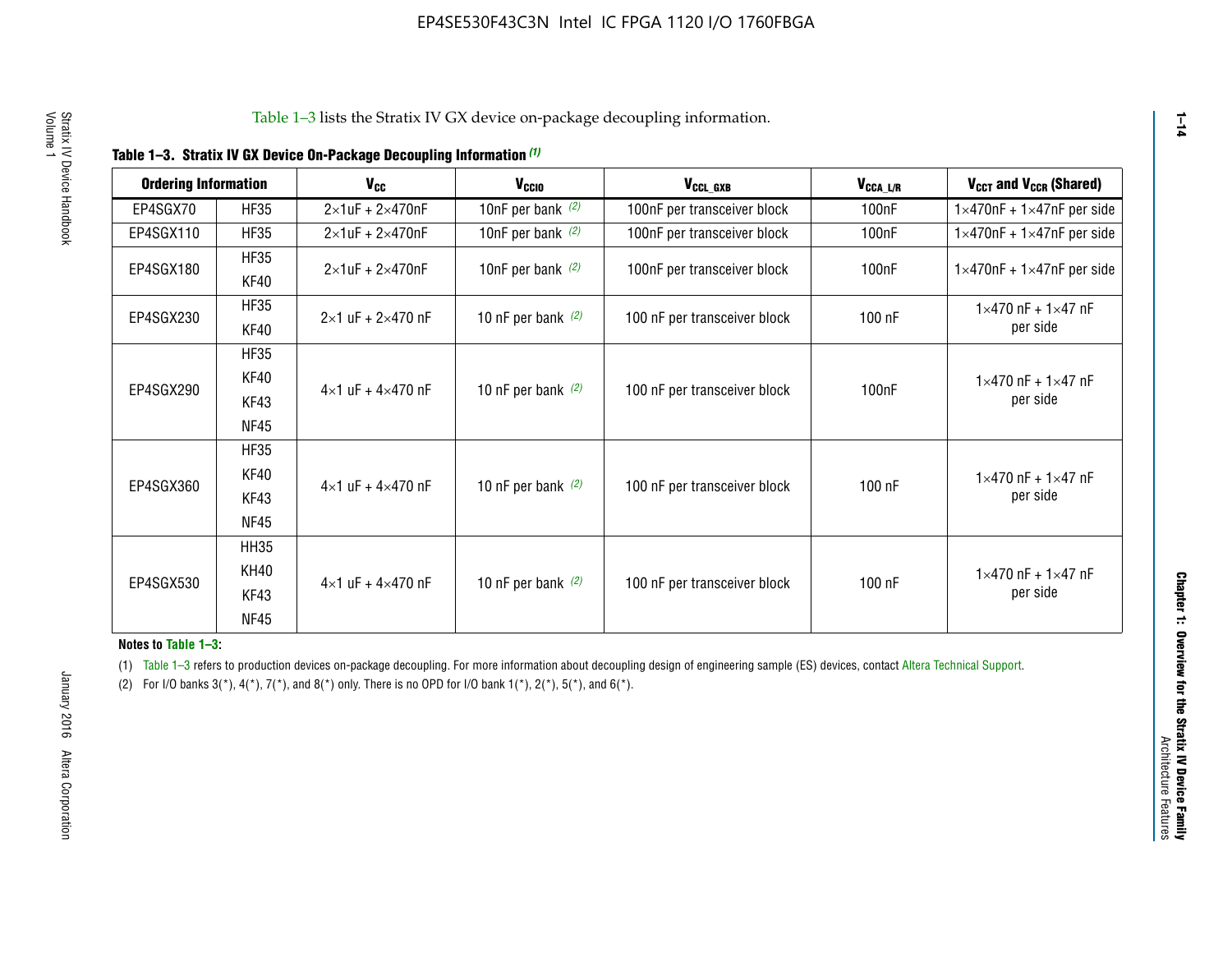#### Table 1–4 lists the Stratix IV E device features.

#### **Table 1–4. Stratix IV E Device Features**

| <b>Feature</b>                                      | <b>EP4SE230</b> |     | <b>EP4SE360</b>                        |              | <b>EP4SE530</b> |              |          | <b>EP4SE820</b> |            |
|-----------------------------------------------------|-----------------|-----|----------------------------------------|--------------|-----------------|--------------|----------|-----------------|------------|
| Package Pin Count                                   | 780             | 780 | 1152                                   | 1152         | 1517            | 1760         | 1152     | 1517            | 1760       |
| ALMs                                                | 91,200          |     | 141,440                                |              | 212,480         |              |          | 325,220         |            |
| LEs                                                 | 228,000         |     | 353,600                                |              | 531,200         | 813,050      |          |                 |            |
| High-Speed LVDS<br>SERDES (up to<br>1.6 Gbps) $(1)$ | 56              | 56  | 88                                     | 88           | 112             | 112          | 88       | 112             | 132        |
| SPI-4.2 Links                                       | 3               | 3   | 4                                      | 4            |                 | 6            | 4        | 6               | 6          |
| <b>M9K Blocks</b><br>(256 x 36 bits)                | 1,235           |     | 1,248                                  |              | 1,280           |              |          | 1610            |            |
| M144K Blocks<br>(2048 x 72 bits)                    | 22              |     | 48                                     |              | 64              |              |          | 60              |            |
| <b>Total Memory</b><br>$(MLAB+M9K+$<br>M144K) Kb    | 17,133          |     | 22,564                                 |              | 27,376          |              |          | 33,294          |            |
| <b>Embedded Multipliers</b><br>$(18 \times 18)$ (2) | 1,288           |     | 1,040                                  |              | 1,024           |              |          | 960             |            |
| PLLs                                                | 4               | 4   | 8                                      | 8            | 12              | 12           | 8        | 12              | 12         |
| User I/Os $(3)$                                     | 488             | 488 | 744                                    | 744          | 976             | 976          | 744(4)   | 976 (4)         | 1120 $(4)$ |
| Speed Grade<br>(fastest to slowest)                 |                 |     | $-2, -3, -4$ $-2, -3, -4$ $-2, -3, -4$ | $-2, -3, -4$ | $-2, -3, -4$    | $-2, -3, -4$ | $-3, -4$ | $-3, -4$        | $-3, -4$   |

#### **Notes to Table 1–4:**

(1) The user I/O count from the pin-out files include all general purpose I/Os, dedicated clock pins, and dual purpose configuration pins. Transceiver pins and dedicated configuration pins are not included in the pin count.

(2) Four multiplier adder mode.

(3) Total pairs of high-speed LVDS SERDES take the lowest channel count of  $R_X/T_X$ .

(4) This data is preliminary.

**Chapter 1: Overview for the Stratix IV Device Family**

**Chapter 1: Overview for the Stratix IV Device Family**<br>Architecture Faatures

Architecture Features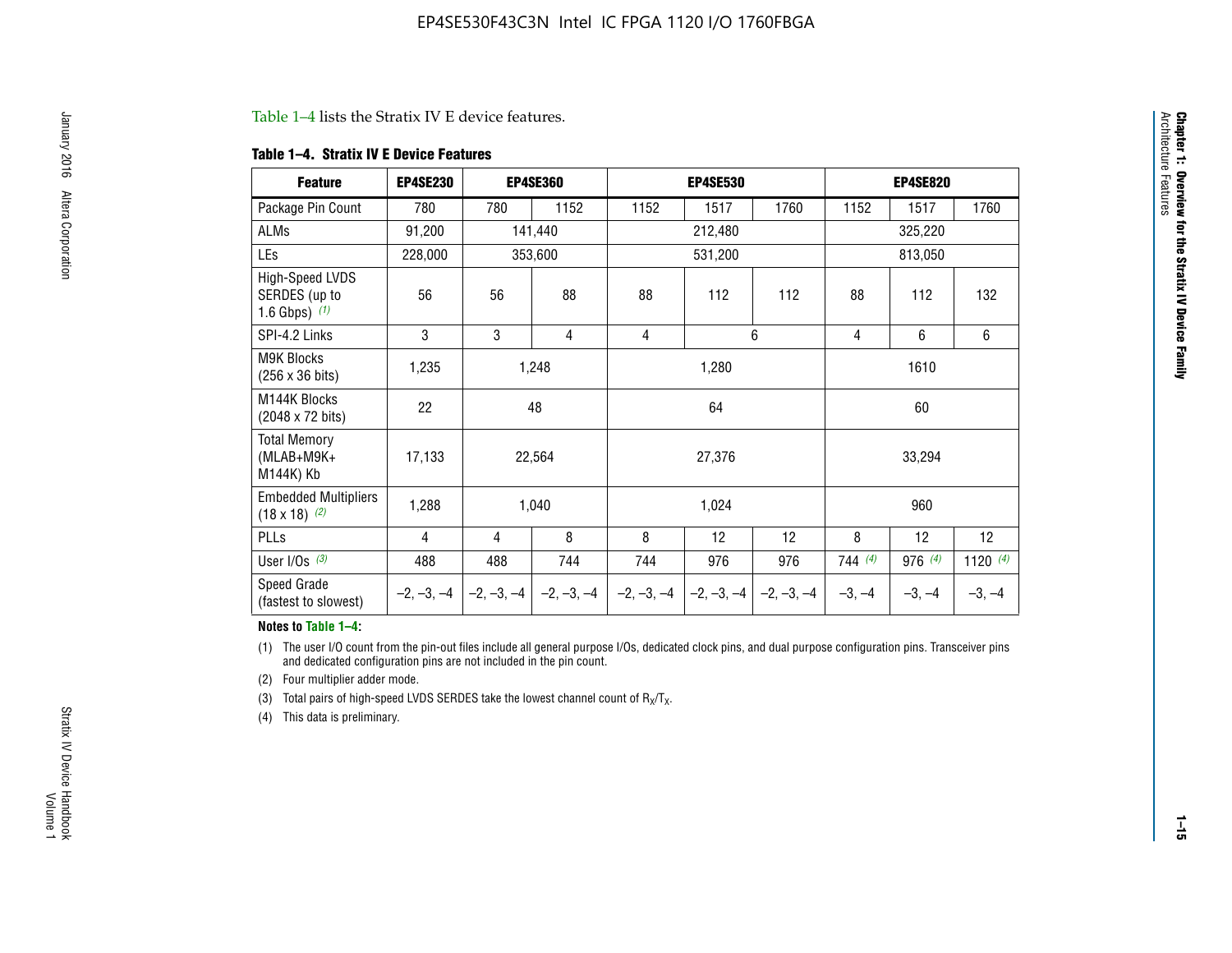Table 1–5 summarizes the Stratix IV E device package options.

| <b>Device</b> | <b>F780</b><br>$(29 \text{ mm} \times 29 \text{ mm})$ $(5)$ , $(6)$ | F1152<br>$(35 \text{ mm} \times 35 \text{ mm})$ $(5)$ , $(7)$ | F <sub>1517</sub><br>$(40 \text{ mm} \times 40 \text{ mm})$ (7) | <b>F1760</b><br>$(42.5$ mm x 42.5 mm) $(7)$ |
|---------------|---------------------------------------------------------------------|---------------------------------------------------------------|-----------------------------------------------------------------|---------------------------------------------|
| EP4SE230      | F29                                                                 |                                                               |                                                                 |                                             |
| EP4SE360      | H <sub>29</sub> $(3)$                                               | F35                                                           |                                                                 |                                             |
| EP4SE530      |                                                                     | H35 $(4)$                                                     | H40 $(4)$                                                       | F43                                         |
| EP4SE820      |                                                                     | H35 $(4)$                                                     | H40 $(4)$                                                       | F43                                         |

**Table 1–5. Stratix IV E Device Package Options** *(1)***,** *(2)*

#### **Notes to Table 1–5:**

(1) Device packages in the same column and marked under the same arrow sign have vertical migration capability.

(2) Use the Pin Migration Viewer in the Pin Planner to verify the pin migration compatibility when migrating devices. For more information, refer to *[I/O Management](http://www.altera.com/literature/hb/qts/qts_qii52013.pdf)* in the *Quartus II Handbook, Volume 2*.

(3) The 780-pin EP4SE360 device is available only in the 33 mm x 33 mm Hybrid flip chip package.

(4) The 1152-pin and 1517-pin for EP4SE530 and EP4SE820 devices are available only in the 42.5 mm x 42.5 mm Hybrid flip chip package.

(5) When migrating between hybrid and flip chip packages, there is an additional keep-out area. For more information, refer to the *[Package](http://www.altera.com/literature/ds/dspkg.pdf)  [Information Datasheet for Altera Devices](http://www.altera.com/literature/ds/dspkg.pdf)*.

(6) Devices listed in this column do not have on-package decoupling capacitors.

(7) Devices listed in this column have on-package decoupling capacitors. For more information about on-package decoupling capacitor value for each device, refer to Table 1–6.

Table 1–6 lists the Stratix IV E on-package decoupling information.

| Table 1–6. Stratix IV E Device On-Package Decoupling Information (1) |  |  |  |  |  |
|----------------------------------------------------------------------|--|--|--|--|--|
|----------------------------------------------------------------------|--|--|--|--|--|

|          | <b>Ordering Information</b> | V <sub>cc</sub>                     | <b>V<sub>CCIO</sub></b> |
|----------|-----------------------------|-------------------------------------|-------------------------|
| EP4SE360 | F <sub>35</sub>             | $4 \times 1$ uF + $4 \times 470$ nF | 10 nF per bank          |
|          | H35                         |                                     |                         |
| EP4SE530 | H40                         | $4\times1$ uF + $4\times470$ nF     | 10 nF per bank          |
|          | F43                         |                                     |                         |
|          | H35                         |                                     |                         |
| EP4SE820 | H40                         | $4\times1$ uF + $4\times470$ nF     | 10 nF per bank          |
|          | F43                         |                                     |                         |

**Note to Table 1–6:**

(1) Table 1–6 refers to production devices on-package decoupling. For more information about decoupling design of engineering sample (ES) devices, contact [Altera Technical Support](http://mysupport.altera.com/eservice/login.asp).

Table 1–7 lists the Stratix IV GT device features.

| <b>Feature</b>                       | <b>EP4S40G2</b> | <b>EP4S40G5</b> | <b>EP4S100G2</b> | <b>EP4S100G3</b> | <b>EP4S100G4</b> |      | <b>EP4S100G5</b> |
|--------------------------------------|-----------------|-----------------|------------------|------------------|------------------|------|------------------|
| Package Pin Count                    | 1517            | 1517            | 1517             | 1932             | 1932             | 1517 | 1932             |
| <b>ALMs</b>                          | 91,200          | 212,480         | 91,200           | 116,480          | 141,440          |      | 212.480          |
| LEs                                  | 228,000         | 531,200         | 228,000          | 291,200          | 353,600          |      | 531,200          |
| <b>Total Transceiver</b><br>Channels | 36              | 36              | 36               | 48               | 48               | 36   | 48               |

**Table 1–7. Stratix IV GT Device Features (Part 1 of 2)**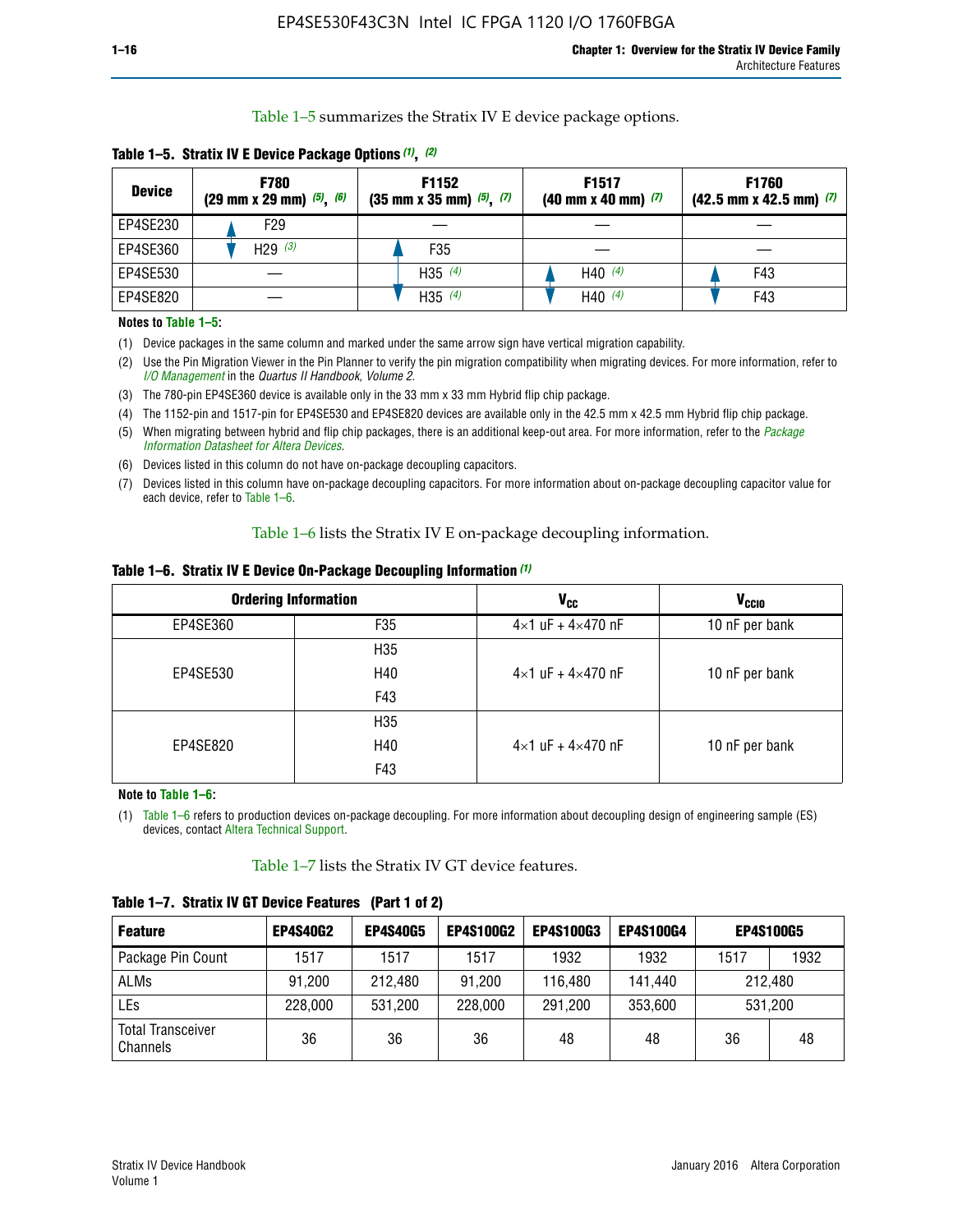#### **Table 1–7. Stratix IV GT Device Features (Part 2 of 2)**

| <b>Feature</b>                                                               | <b>EP4S40G2</b> | <b>EP4S40G5</b> | <b>EP4S100G2</b> | <b>EP4S100G3</b> | <b>EP4S100G4</b> |                | <b>EP4S100G5</b>          |
|------------------------------------------------------------------------------|-----------------|-----------------|------------------|------------------|------------------|----------------|---------------------------|
| 10G Transceiver<br>Channels<br>(600 Mbps - 11.3 Gbps)<br>with $PMA + PCS$ )  | 12              | 12              | 24               | 24               | 24               | 24             | 32                        |
| 8G Transceiver<br>Channels<br>(600 Mbps - 8.5 Gbps)<br>with PMA + PCS) $(1)$ | 12              | 12              | $\pmb{0}$        | 8                | 8                | $\mathbf 0$    | $\mathbf 0$               |
| PMA-only CMU<br>Channels<br>(600 Mbps- 6.5 Gbps)                             | 12              | 12              | 12               | 16               | 16               | 12             | 16                        |
| PCIe hard IP Blocks                                                          | $\overline{2}$  | $\overline{2}$  | $\overline{2}$   | $\overline{4}$   | $\overline{4}$   | $\overline{2}$ | $\overline{4}$            |
| <b>High-Speed LVDS</b><br><b>SERDES</b><br>(up to 1.6 Gbps) $(2)$            | 46              | 46              | 46               | 47               | 47               | 46             | 47                        |
| SP1-4.2 Links                                                                | $\overline{2}$  | $\overline{2}$  | $\overline{2}$   | $\overline{2}$   | $\overline{2}$   | $\overline{2}$ | $2^{\circ}$               |
| <b>M9K Blocks</b><br>(256 x 36 bits)                                         | 1,235           | 1,280           | 1,235            | 936              | 1,248            |                | 1,280                     |
| M144K Blocks<br>(2048 x 72 bits)                                             | 22              | 64              | 22               | 36               | 48               |                | 64                        |
| Total Memory (MLAB +<br>M9K + M144K) Kb                                      | 17,133          | 27,376          | 17,133           | 17,248           | 22,564           |                | 27,376                    |
| <b>Embedded Multipliers</b><br>$18 \times 18^{(3)}$                          | 1,288           | 1,024           | 1,288            | 832              | 1,024            |                | 1,024                     |
| PLLs                                                                         | 8               | 8               | 8                | 12               | 12               | 8              | 12                        |
| User I/Os $(4)$ , $(5)$                                                      | 654             | 654             | 654              | 781              | 781              | 654            | 781                       |
| Speed Grade<br>(fastest to slowest)                                          | $-1, -2, -3$    | $-1, -2, -3$    | $-1, -2, -3$     | $-1, -2, -3$     | $-1, -2, -3$     |                | $-1, -2, -3$ $-1, -2, -3$ |

**Notes to Table 1–7:**

(1) You can configure all 10G transceiver channels as 8G transceiver channels. For example, the EP4S40G2F40 device has twenty-four 8G transceiver channels and the EP4S100G5F45 device has thirty-two 8G transceiver channels.

(2) Total pairs of high-speed LVDS SERDES take the lowest channel count of  $R_X/T_X$ .

(3) Four multiplier adder mode.

(4) The user I/O count from the pin-out files include all general purpose I/Os, dedicated clock pins, and dual purpose configuration pins. Transceiver pins and dedicated configuration pins are not included in the pin count.

(5) This data is preliminary.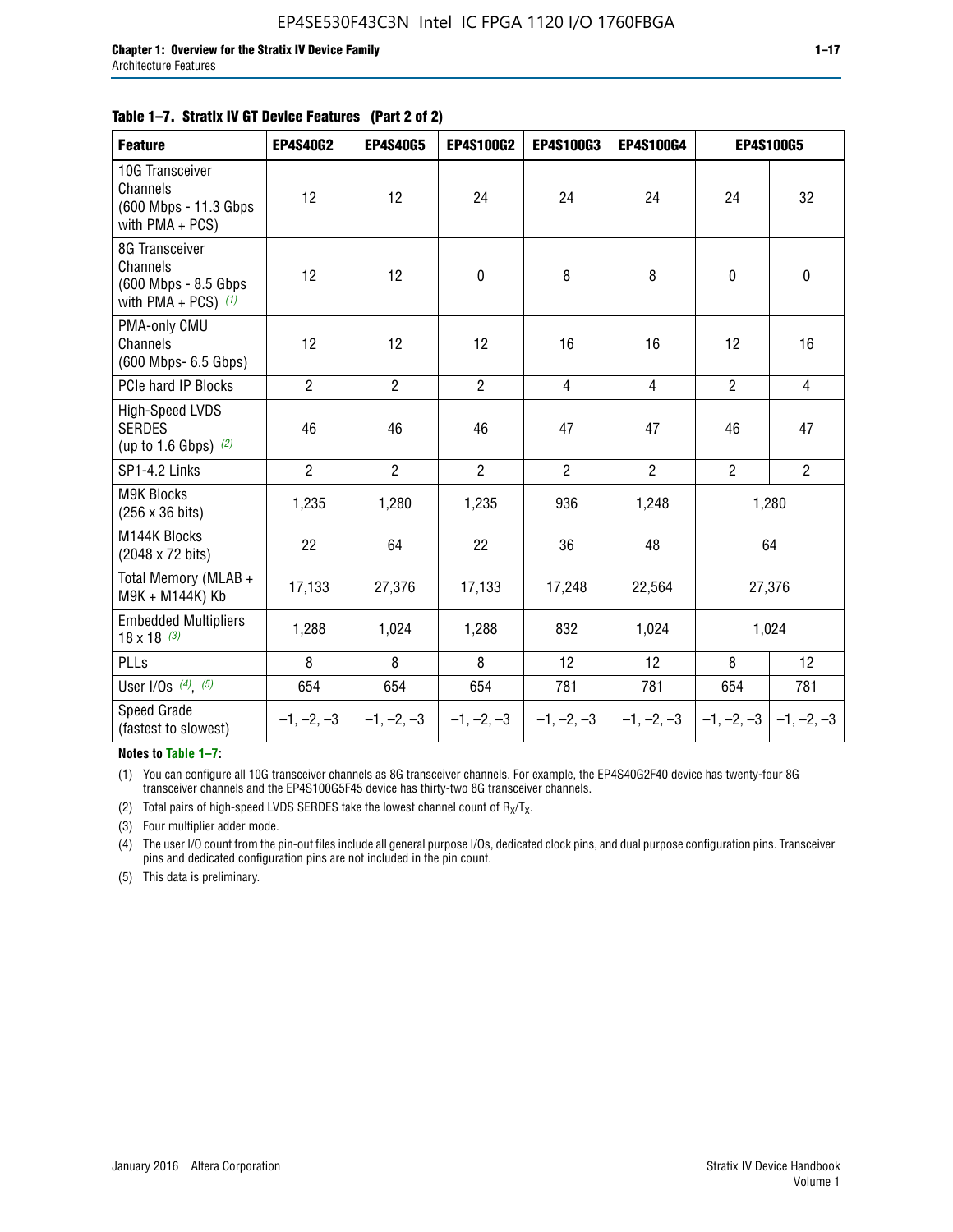Table 1–8 lists the resource counts for the Stratix IV GT devices.

| <b>Device</b>                      | <b>1517 Pin</b><br>$(40 \text{ mm} \times 40 \text{ mm})$ (3) | <b>1932 Pin</b><br>(45 mm x 45 mm) |  |
|------------------------------------|---------------------------------------------------------------|------------------------------------|--|
| <b>Stratix IV GT 40 G Devices</b>  |                                                               |                                    |  |
| EP4S40G2                           | F40                                                           |                                    |  |
| EP4S40G5                           | H40 $(4)$ , $(5)$                                             |                                    |  |
| <b>Stratix IV GT 100 G Devices</b> |                                                               |                                    |  |
| EP4S100G2                          | F40                                                           |                                    |  |
| EP4S100G3                          |                                                               | F45                                |  |
| EP4S100G4                          |                                                               | F45                                |  |
| EP4S100G5                          | H40 $(4)$ $(5)$                                               | F45                                |  |

#### **Notes to Table 1–8:**

(1) This table represents pin compatability; however, it does not include hard IP block placement compatability.

- (2) Devices under the same arrow sign have vertical migration capability.
- (3) When migrating between hybrid and flip chip packages, there is an additional keep-out area. For more information, refer to the *[Altera Device Package Information Data Sheet](http://www.altera.com/literature/ds/dspkg.pdf)*.
- (4) EP4S40G5 and EP4S100G5 devices with 1517 pin-count are only available in 42.5-mm x 42.5-mm Hybrid flip chip packages.
- (5) If you are using the hard IP block, migration is not possible.

Table 1–9 lists the Stratix IV GT on-package decoupling information.

**Table 1–9. Stratix IV GT Device On-Package Decoupling Information** *(1)*

| <b>Ordering</b><br><b>Information</b> | Vcc                                 | <b>V<sub>CCIO</sub></b> | V <sub>CCL GXB</sub>            | V <sub>CCA L/R</sub> | V <sub>CCT L/R</sub> | V <sub>CCR L/R</sub> |
|---------------------------------------|-------------------------------------|-------------------------|---------------------------------|----------------------|----------------------|----------------------|
| EP4S40G2F40                           | $2 \times 1$ uF + $2 \times 470$ nF | 10 nF per bank $(2)$    | 100 nF per<br>transceiver block | 100 nF               | $100$ nF             | $100$ nF             |
| EP4S100G2F40                          |                                     |                         |                                 |                      |                      |                      |
| EP4S100G3F45                          |                                     | 10 nF per bank $(2)$    | 100 nF per<br>transceiver block | 100 nF               | $100$ nF             | $100$ nF             |
| EP4S100G4F45                          |                                     |                         |                                 |                      |                      |                      |
| EP4S40G5H40                           | $4 \times 1$ uF + $4 \times 470$ nF |                         |                                 |                      |                      |                      |
| EP4S100G5H40                          |                                     |                         |                                 |                      |                      |                      |
| EP4S100G5F45                          |                                     |                         |                                 |                      |                      |                      |

**Notes to Table 1–9:**

(1) Table 1–9 refers to production devices on-package decoupling. For more information about decoupling design of engineering sample (ES) devices, contact [Altera Technical Support](http://mysupport.altera.com/eservice/login.asp).

(2) For I/O banks  $3(*)$ ,  $4(*)$ ,  $7(*)$ , and  $8(*)$  only. There is no OPD for I/O bank  $1(*)$ ,  $2(*)$ ,  $5(*)$ , and  $6(*)$ .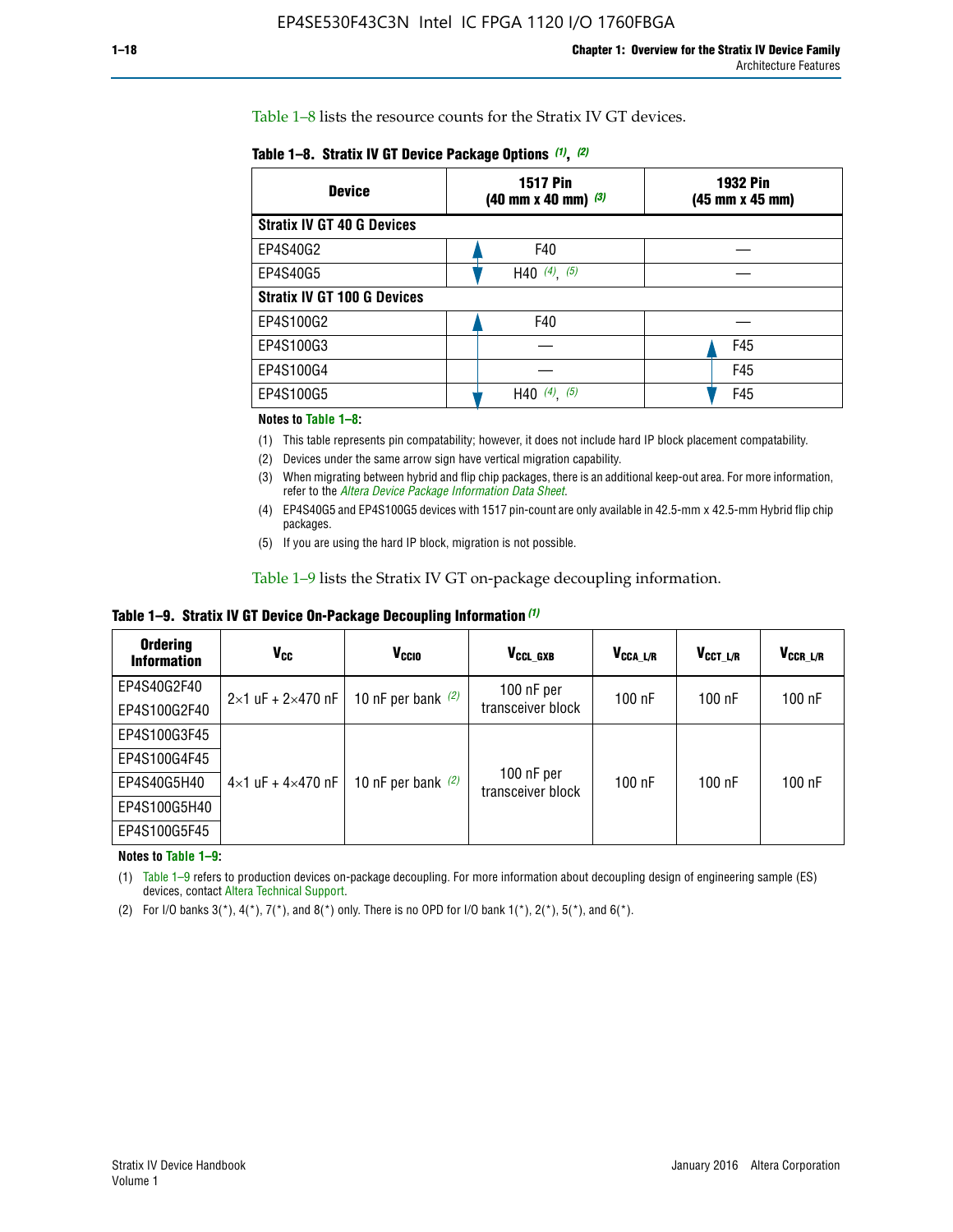# **Integrated Software Platform**

The Quartus II software provides an integrated environment for HDL and schematic design entry, compilation and logic synthesis, full simulation and advanced timing analysis, SignalTap II Logic Analyzer, and device configuration of Stratix IV designs. The Quartus II software provides the MegaWizard<sup> $M$ </sup> Plug-In Manager user interface to generate different functional blocks, such as memory, PLL, and digital signal processing logic. For transceivers, the Quartus II software provides the ALTGX MegaWizard Plug-In Manager interface that guides you through configuration of the transceiver based on your application requirements.

The Stratix IV GX and GT transceivers allow you to implement low-power and reliable high-speed serial interface applications with its fully reconfigurable hardware, optimal signal integrity, and integrated Quartus II software platform.

For more information about the QuarJanuary2016tus II software features, refer to the *[Quartus II Handbook](http://www.altera.com/literature/lit-qts.jsp)*.

# **Ordering Information**

This section describes the Stratix IV E, GT, and GX devices ordering information. Figure 1–4 shows the ordering codes for Stratix IV GX and E devices.



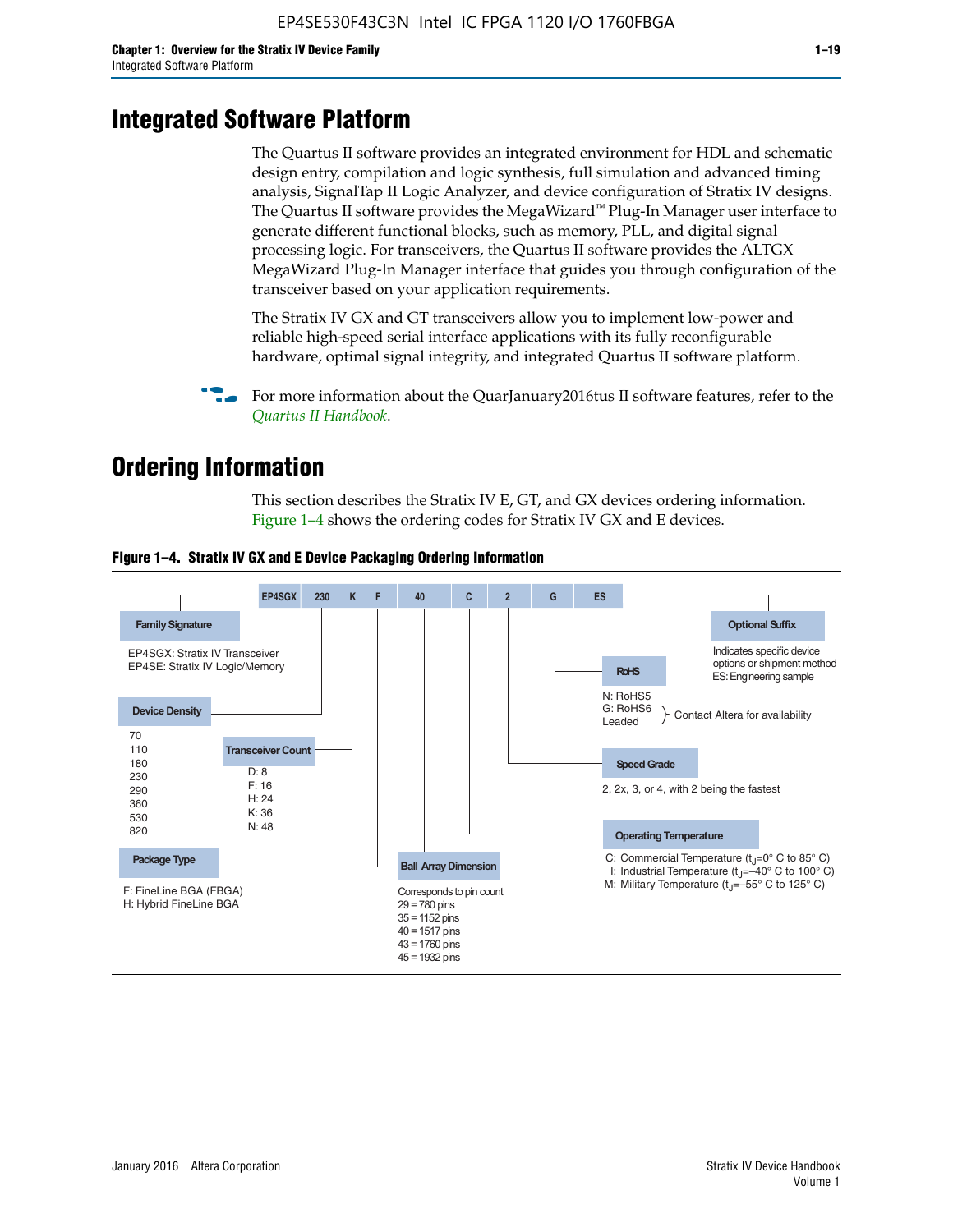Figure 1–5 shows the ordering codes for Stratix IV GT devices.





# **Document Revision History**

Table 1–10 lists the revision history for this chapter.

| Table 1–10. Document Revision History (Part 1 of 2) |  |  |  |  |  |
|-----------------------------------------------------|--|--|--|--|--|
|-----------------------------------------------------|--|--|--|--|--|

| <b>Date</b>       | Version | <b>Changes</b>                                         |
|-------------------|---------|--------------------------------------------------------|
| January 2016      | 3.5     | <b>Updated Figure 1–4 with new RoHS information</b>    |
| September 2012    | 3.4     | ■ Updated Table 1–1 to close FB $#30986$ .             |
|                   |         | Updated Table 1–2 and Table 1–5 to close FB $#31127$ . |
| June 2011         | 3.3     | Added military temperature to Figure 1–4.              |
| February 2011     | 3.2     | ■ Updated Table 1–7 and Table 1–8.                     |
|                   |         | $\blacksquare$ Applied new template.                   |
|                   |         | Minor text edits.                                      |
| <b>March 2010</b> |         | <b>Updated Table 1–1, Table 1–2, and Table 1–7.</b>    |
|                   | 3.1     | ■ Updated Figure $1-3$ .                               |
|                   |         | ■ Updated the "Stratix IV GT Devices" section.         |
|                   |         | Added two new references to the Introduction section.  |
|                   |         | Minor text edits.                                      |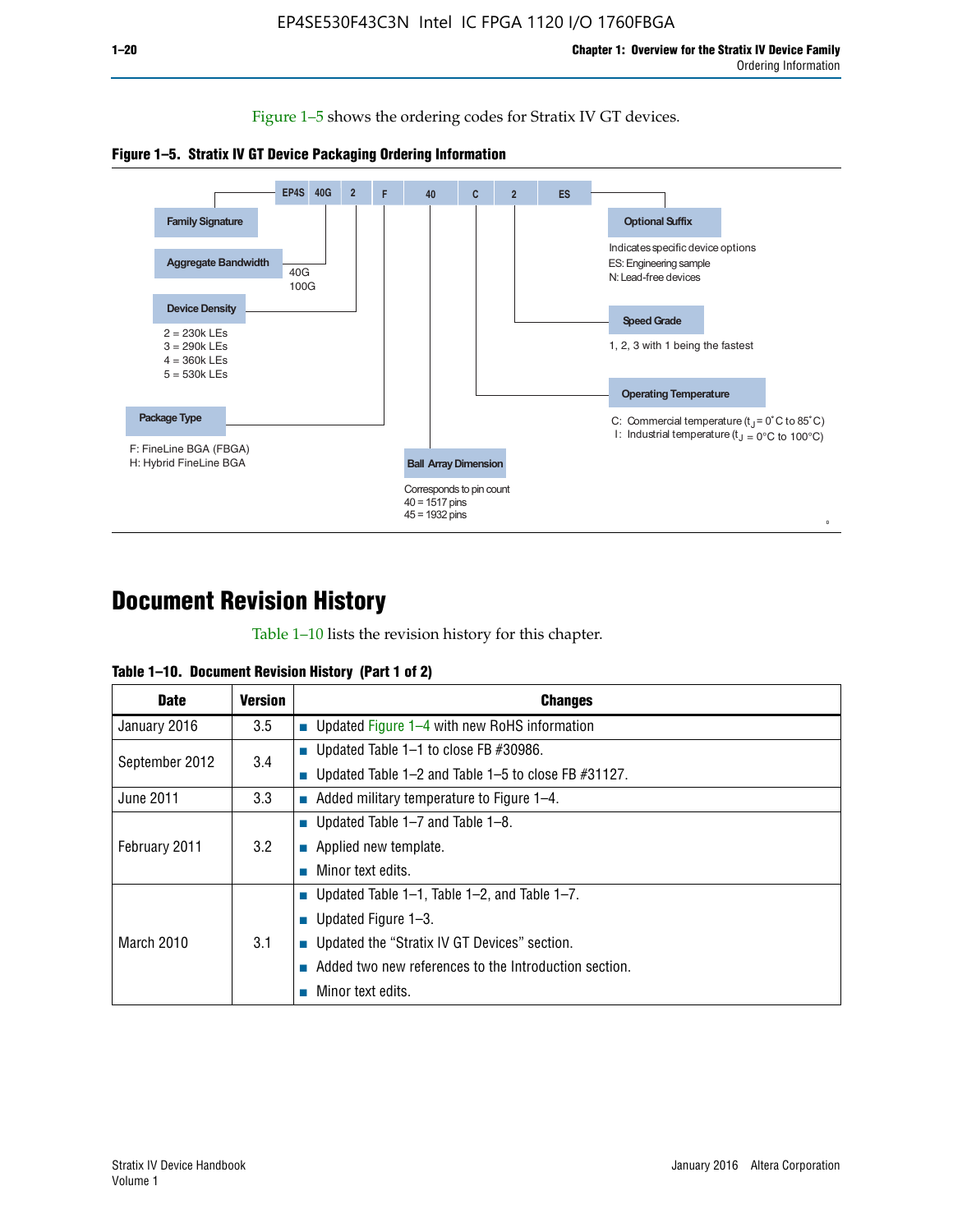#### **Table 1–10. Document Revision History (Part 2 of 2)**

| <b>Date</b>      | <b>Version</b> | <b>Changes</b>                                                                                                                                                                                                                                                                    |  |  |
|------------------|----------------|-----------------------------------------------------------------------------------------------------------------------------------------------------------------------------------------------------------------------------------------------------------------------------------|--|--|
|                  |                | ■ Updated the "Stratix IV Device Family Overview", "Feature Summary", "Stratix IV GT<br>Devices", "High-Speed Transceiver Features", "FPGA Fabric and I/O Features", "Highest<br>Aggregate Data Bandwidth", "System Integration", and "Integrated Software Platform"<br>sections. |  |  |
| November 2009    | 3.0            | $\blacksquare$ Added Table 1-3, Table 1-6, and Table 1-9.                                                                                                                                                                                                                         |  |  |
|                  |                | $\blacksquare$ Updated Table 1-1, Table 1-2, Table 1-4, Table 1-5, Table 1-7, and Table 1-8.                                                                                                                                                                                      |  |  |
|                  |                | ■ Updated Figure 1–3, Figure 1–4, and Figure 1–5.                                                                                                                                                                                                                                 |  |  |
|                  |                | $\blacksquare$ Minor text edits.                                                                                                                                                                                                                                                  |  |  |
| <b>June 2009</b> | 2.4            | $\blacksquare$ Updated Table 1-1.                                                                                                                                                                                                                                                 |  |  |
|                  |                | Minor text edits.                                                                                                                                                                                                                                                                 |  |  |
|                  |                | $\blacksquare$ Added Table 1–5, Table 1–6, and Figure 1–3.                                                                                                                                                                                                                        |  |  |
|                  |                | $\blacksquare$ Updated Figure 1-5.                                                                                                                                                                                                                                                |  |  |
| April 2009       | 2.3            | Updated Table $1-1$ , Table $1-2$ , Table $1-3$ , and Table $1-4$ .                                                                                                                                                                                                               |  |  |
|                  |                | ■ Updated "Introduction", "Feature Summary", "Stratix IV GX Devices", "Stratix IV GT<br>Devices", "Architecture Features", and "FPGA Fabric and I/O Features"                                                                                                                     |  |  |
|                  | 2.2            | ■ Updated "Feature Summary", "Stratix IV GX Devices", "Stratix IV E Device", "Stratix IV<br>GT Devices", "Signal Integrity"                                                                                                                                                       |  |  |
| March 2009       |                | Removed Tables 1-5 and 1-6                                                                                                                                                                                                                                                        |  |  |
|                  |                | Updated Figure 1-4                                                                                                                                                                                                                                                                |  |  |
|                  |                | ■ Updated "Introduction", "Feature Summary", "Stratix IV Device Diagnostic Features",<br>"Signal Integrity", "Clock Networks", "High-Speed Differential I/O with DPA and Soft-<br>CDR", "System Integration", and "Ordering Information" sections.                                |  |  |
|                  |                | Added "Stratix IV GT 100G Devices" and "Stratix IV GT 100G Transceiver Bandwidth"<br>sections.                                                                                                                                                                                    |  |  |
| March 2009       | 2.1            | <b>Updated Table 1–1, Table 1–2, Table 1–3, and Table 1–4.</b>                                                                                                                                                                                                                    |  |  |
|                  |                | $\blacksquare$ Added Table 1-5 and Table 1-6.                                                                                                                                                                                                                                     |  |  |
|                  |                | ■ Updated Figure $1-3$ and Figure $1-4$ .                                                                                                                                                                                                                                         |  |  |
|                  |                | $\blacksquare$ Added Figure 1-5.                                                                                                                                                                                                                                                  |  |  |
|                  |                | Removed "Referenced Documents" section.                                                                                                                                                                                                                                           |  |  |
|                  | 2.0            | Updated "Feature Summary" on page 1-1.                                                                                                                                                                                                                                            |  |  |
| November 2008    |                | ■ Updated "Stratix IV Device Diagnostic Features" on page 1-7.                                                                                                                                                                                                                    |  |  |
|                  |                | Updated "FPGA Fabric and I/O Features" on page 1-8.                                                                                                                                                                                                                               |  |  |
|                  |                | $\blacksquare$ Updated Table 1-1.                                                                                                                                                                                                                                                 |  |  |
|                  |                | Updated Table 1-2.                                                                                                                                                                                                                                                                |  |  |
|                  |                | Updated "Table 1-5 shows the total number of transceivers available in the Stratix IV GT<br>Device." on page 1-15.                                                                                                                                                                |  |  |
| <b>July 2008</b> | 1.1            | Revised "Introduction".                                                                                                                                                                                                                                                           |  |  |
| May 2008         | 1.0            | Initial release.                                                                                                                                                                                                                                                                  |  |  |